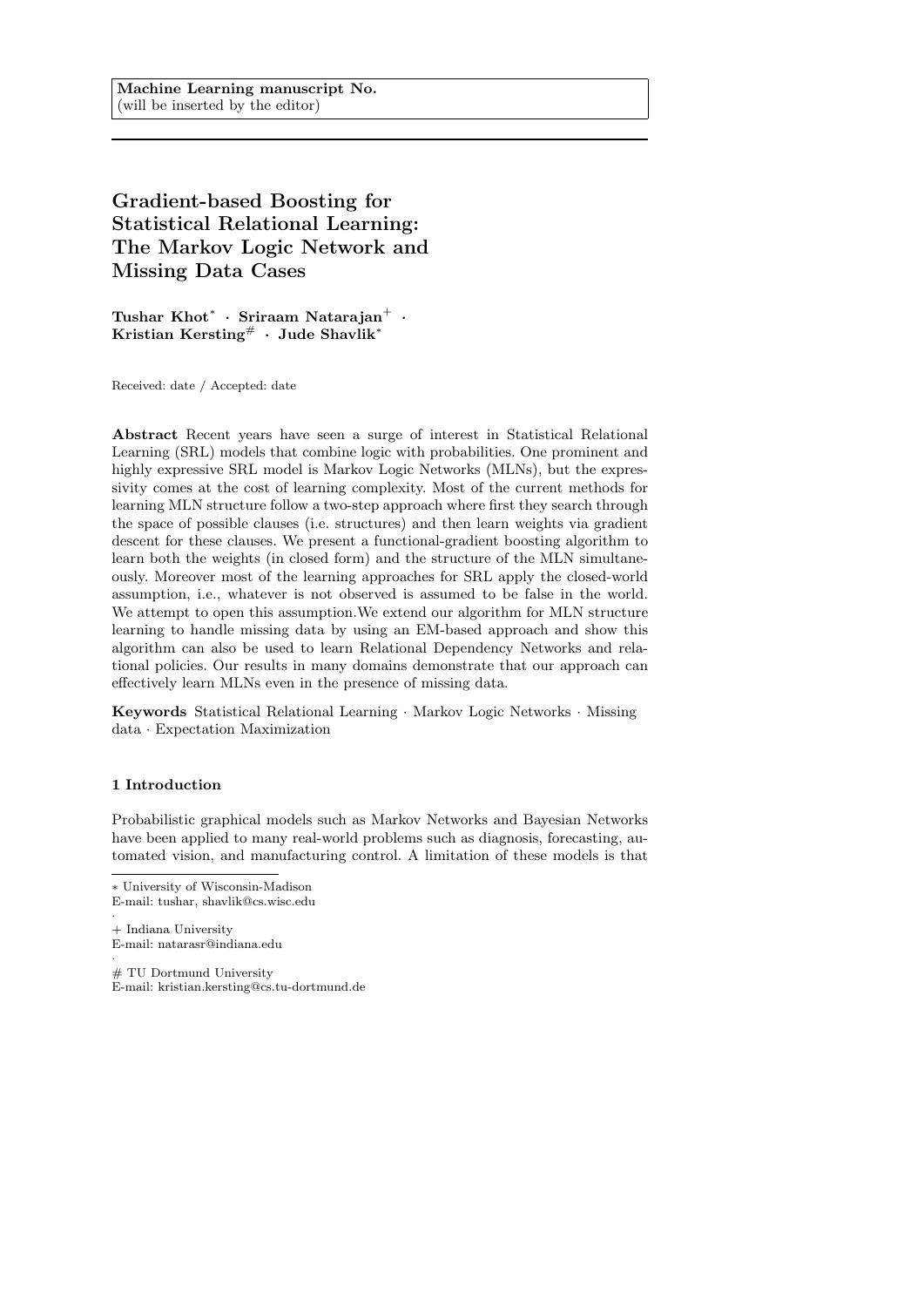they assume that the world can be described in terms of a fixed set of features. The world on the other hand, is made up of objects with different feature sets and relationships between the objects. Recently, there has been an increasing interest in addressing challenging problems that involve rich relational and noisy data. Consequently, several Statistical Relational Learning (SRL) methods (Getoor and Taskar, 2007) have been proposed that combine the expressiveness and compactness of first-order logic and the ability of probability theory to handle uncertainty.

While these models (Getoor et al, 2001; Kersting and De Raedt, 2007; Domingos and Lowd, 2009) are highly attractive due to their compactness and comprehensibility, the problem of learning these models is computationally intensive. This is particularly true for Markov Logic Networks (MLNs) (Domingos and Lowd, 2009) that extend Markov networks to relational settings by encoding the model as a set of weighted logic formulas. The task of learning the rules is an important and challenging task and has received much attention lately (Biba et al, 2008; Mihalkova and Mooney, 2007; Kok and Domingos, 2009, 2010). Most of these approaches, similar to propositional methods, generate candidate structures and pick the highest scoring structure. Unfortunately to score a candidate MLN structure, the weights for all the MLN rules need to be relearned. So the first problem with the existing approaches is the computational time needed for learning the structure due to repeated weight learning. The second problem is (as a consequence of the computational complexity) is that these methods learn very few (potentially long) rules limited to a reasonable amount of time.

The first goal of our work is to build upon our successful structure learning approach for learning Relational Dependency Networks (Natarajan et al, 2012) and present our learning approach for MLNs that learns the weights and the clauses simultaneously. Specifically, we turn the problem of learning MLNs into a series of relational regression problems by using Friedman's functional gradient boosting algorithm (Friedman, 2001). The key idea in this algorithm is to represent the target potential function as a series of regression trees learned in a stage-wise manner. Our proposed method greedily grows the structure without requiring any relearning of the weights, thereby drastically reducing the computation time. Hence the first problem with previous approaches is addressed by simultaneous weight and rule learning. Due to the computational efficiency and the fact that we learn shorter rules, our approach can learn many more rules in a fraction of time, thus addressing the second problem with previous approaches.

The second goal of this paper is to investigate the problem of learning the structure of SRL models in the presence of hidden (unobserved) data. Most structure learning approaches (including our previous work Natarajan et al 2012; Khot et al 2011) make the closed world assumption, i.e. whatever is unobserved in the world is considered to be false. Research with missing data in SRL has mainly focused on learning the parameters where algorithms based on classical EM (Dempster et al, 1977) have been developed (Natarajan et al, 2008; Jaeger, 2007; Xiang and Neville, 2008; Kameya and Sato, 2000; Gutmann et al, 2011; Bellodi and Riguzzi, 2013, 2012). There has also been some work on learning structure of SRL models from hidden data (Li and Zhou, 2007; Kersting and Raiko, 2005). These approaches, similar to Friedman's structural EM approach for Bayesian networks (Friedman, 1998), compute the sufficient statistics over the hidden states and perform a greedy hill-climbing search over the clauses. However, as with the fully observed case, these methods suffer from the dual problems of repeated search and computational cost.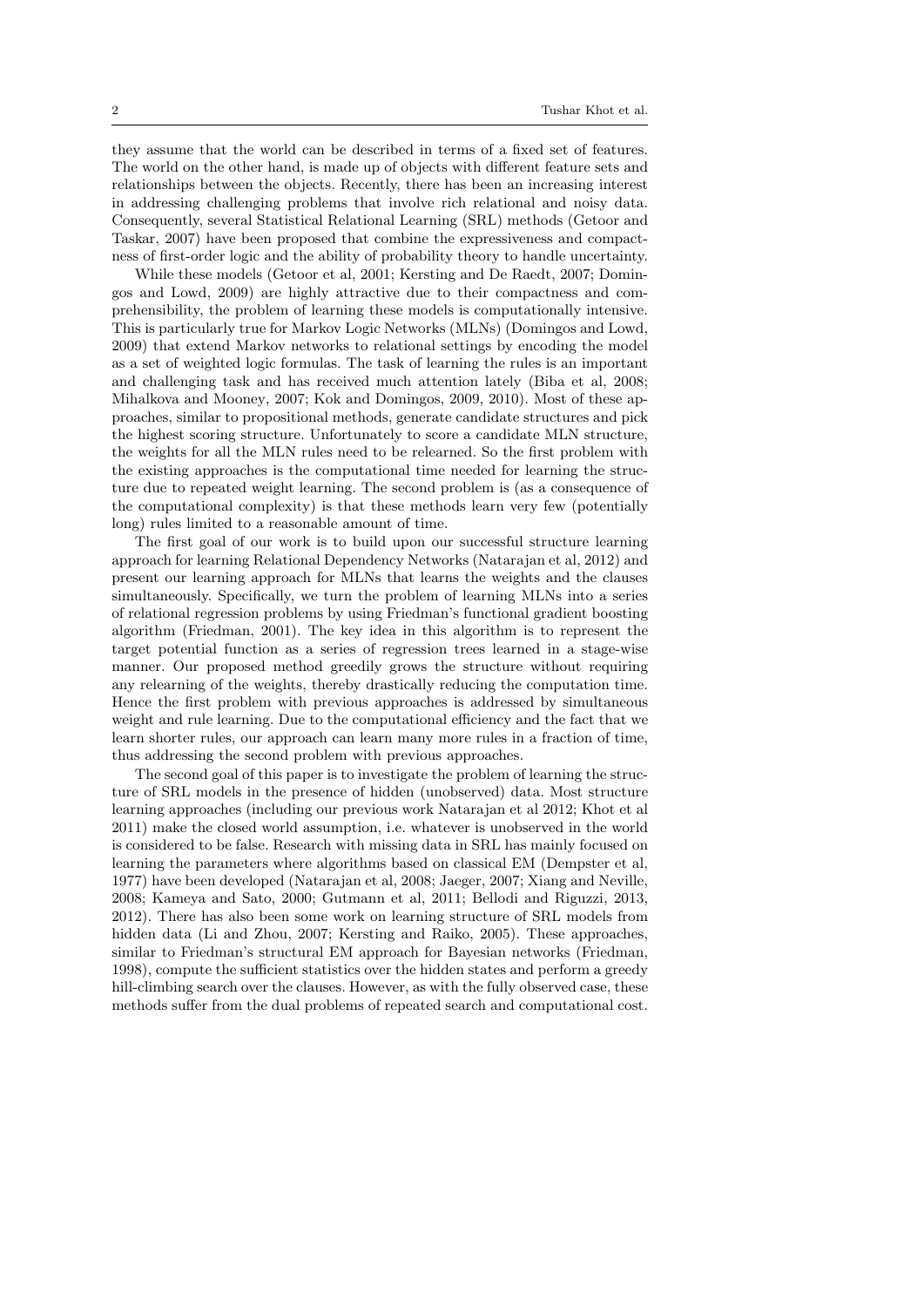Instead, we propose to exploit the ability of our approach to learn structure and weights simultaneously by developing an EM-based boosting algorithm for MLNs. One of the key features of our algorithm is that we consider the probability distribution to be a product of potentials and this allows us to extend this approach to Relational Dependency Networks (RDN) and relational policies. We also show how to adopt the standard approach of approximating the full likelihood by the MAP states (i.e., hard EM).

This paper makes several key contributions: (1) we propose and evaluate an algorithm that learns the structure and parameters of MLNs simultaneously (2) we propose and evaluate an algorithm to learn MLNs, RDNs and relational policies in presence of missing data and (3) the algorithm is based on two different successful methods – EM for learning with hidden data and functional-gradient boosting for SRL models – and hence is theoretically interesting. The present paper is a significant extension of our ICDM 2011 (Khot et al, 2011) paper. It provides the first coherent functional gradient boosting based learning for MLNs and presents an unified view of structure learning in MLNs in the presence of fully and partially observable data.

In the next section, we will give a brief introduction to Markov Logic Networks and Functional Gradient Boosting. In Section 3, we describe our approach to perform boosting on Markov Logic Networks. In Section 4, we extend this approach to handle missing data. We present the experimental results in Section 5, starting with the experiments for boosted MLNs for fully observed data, followed by the experiments for learning RDNs, MLNs and relational policies with partially observed data. Finally, we conclude with the future extensions of our work.

## 2 Background

We first define some notations that will be used in this work. We use capital letters such as X, Y, and Z to represent random variables (atoms in our formalism). However, when writing sentences in first-order predicate calculus, we use sans-serif capital letters X, Y, and Z to represent logical variables. All logical variables are implicitly universally quantified (i.e.  $\forall$ ) unless we explicitly existentially quantify them. We use small letters such as x, y, and z to represent values taken by the variables (and x, y and z to represent values taken by logical variables i.e. objects in the domain). We use bold-faced letters to represents sets. Letters such as  $X$ , Y, Z represent sets of variables and x, y, z represent sets of values. We use  $z_{-z}$ to denote  $\mathbf{z} \setminus z$  and  $\mathbf{x}_{-i}$  to represent  $\mathbf{x} \setminus x_i$ .

## 2.1 Markov Logic Networks

A popular SRL representation is Markov Logic Networks (MLNs) (Domingos and Lowd, 2009). An MLN consists of a set of formulas in first-order logic and their real-valued weights,  $\{(w_i, f_i)\}\$ . Higher the weight of the rule, more likely it is to be true in the world. Together with a set of constants, we can instantiate an MLN as a Markov network with a variable node for each ground predicate and a factor for each ground formula. All factors corresponding to the groundings of the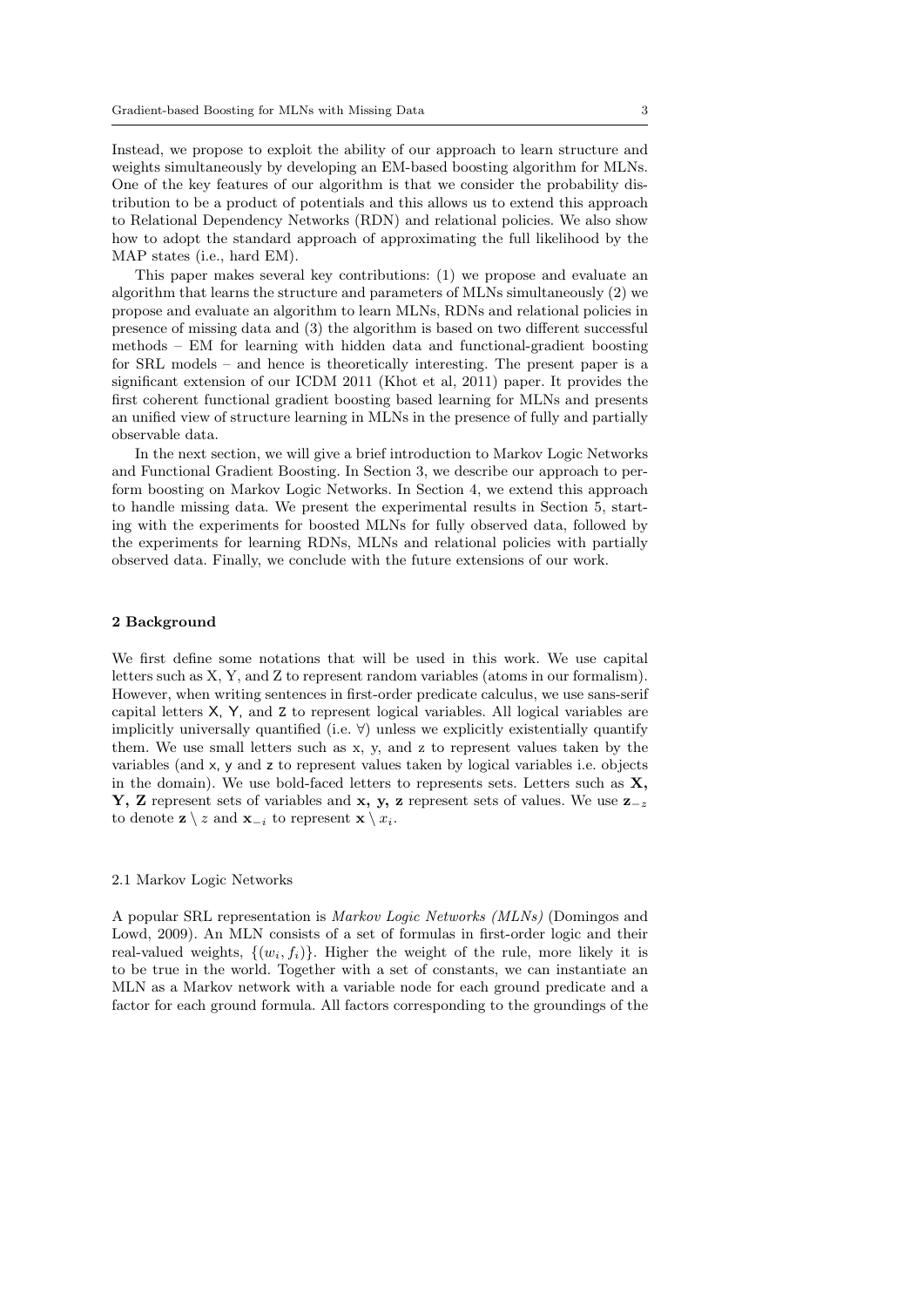same formula are assigned the same potential function  $(\exp(w_i))$ , leading to the following joint probability distribution over all atoms:

$$
P(\mathbf{X} = \mathbf{x}) = \frac{1}{Z} \exp\left(\sum_{i} w_i n_i(\mathbf{x})\right)
$$
(1)

where  $n_i(\mathbf{x})$  is the number of times the *i*th formula is satisfied by the instantiation of the variable nodes,  $x$  and  $Z$  is a normalization constant (as in Markov networks). Intuitively, an instantiation where formula  $f_i$  is true one more time than a different possible instantiation is  $e^{w_i}$  times as probable, all other things being equal. For a detailed description of MLNs, we refer to the book (Domingos and Lowd, 2009).

We consider the problem of structure learning where the goal is to learn the weighted clauses given data. Bottom-up structure learning (Mihalkova and Mooney, 2007) uses a propositional Markov network learning algorithm to identify paths of ground atoms. These paths form the templates that are generalized into first-order formulas. Hypergraph lifting (Kok and Domingos, 2009) clusters the constants and true atoms to construct a lifted (first-order) graph. Relational path-finding on this hypergraph is used to obtain the MLN clauses. Structural motif learning (Kok and Domingos, 2010) uses random walks on the ground network to find symmetrical paths and cluster nodes with similar path distributions. These methods rely on variations of path finding approaches to reduce the space of possible structures. As a result if a relevant path is missed, it would not be considered as a candidate structure. Discriminative structure learner (Biba et al, 2008) performs local search over the space of first-order logic clauses using perturbation operators (add, remove, flip). The candidate structures are not constrained by any relational paths but scoring each structure is computationally intensive.

These methods obtain the candidate rules first, learn the weights and update the structure by scoring the candidate structures. For every candidate, the weights of the rules need to be learned which can not be calculated in closed-form. Consequently, most of these methods are slow and learn a small set of rules. As mentioned earlier, our algorithm learns the structure and parameters simultaneously.

#### 2.2 Functional Gradient Boosting

Consider the standard method of supervised parameter learning using gradientdescent. The learning algorithm starts with initial parameters  $\theta_0$  and computes the gradient of the log-likelihood function ( $\Delta_1 = \frac{\partial}{\partial \theta} \log P(\mathbf{X}; \theta_0)$ ). Friedman (2001) developed an alternate approach to perform gradient descent where the log-likelihood function is represented using a regression function  $\psi : \mathbf{x} \to \mathbb{R}$  over the example space x (feature vectors in propositional domains) and the gradients are performed with respect to  $\psi(x)$ . For example, the likelihood of x being true can be represented as  $P(x; \psi) = sigmoid(\psi(x))^1$  and gradients can be calculated as  $\Delta(x) = \frac{\partial}{\partial \psi(x)} \sum_{x}^{\mathbf{x}} log P(x; \psi).$ 

Similar to parametric gradients, functional gradient descent starts with an initial function  $\psi_0$  and iteratively adds gradients  $\Delta_m$ . Each gradient term  $(\Delta_m)$ 

<sup>&</sup>lt;sup>1</sup> sigmoid(x) =  $\frac{1}{1+e^{-x}}$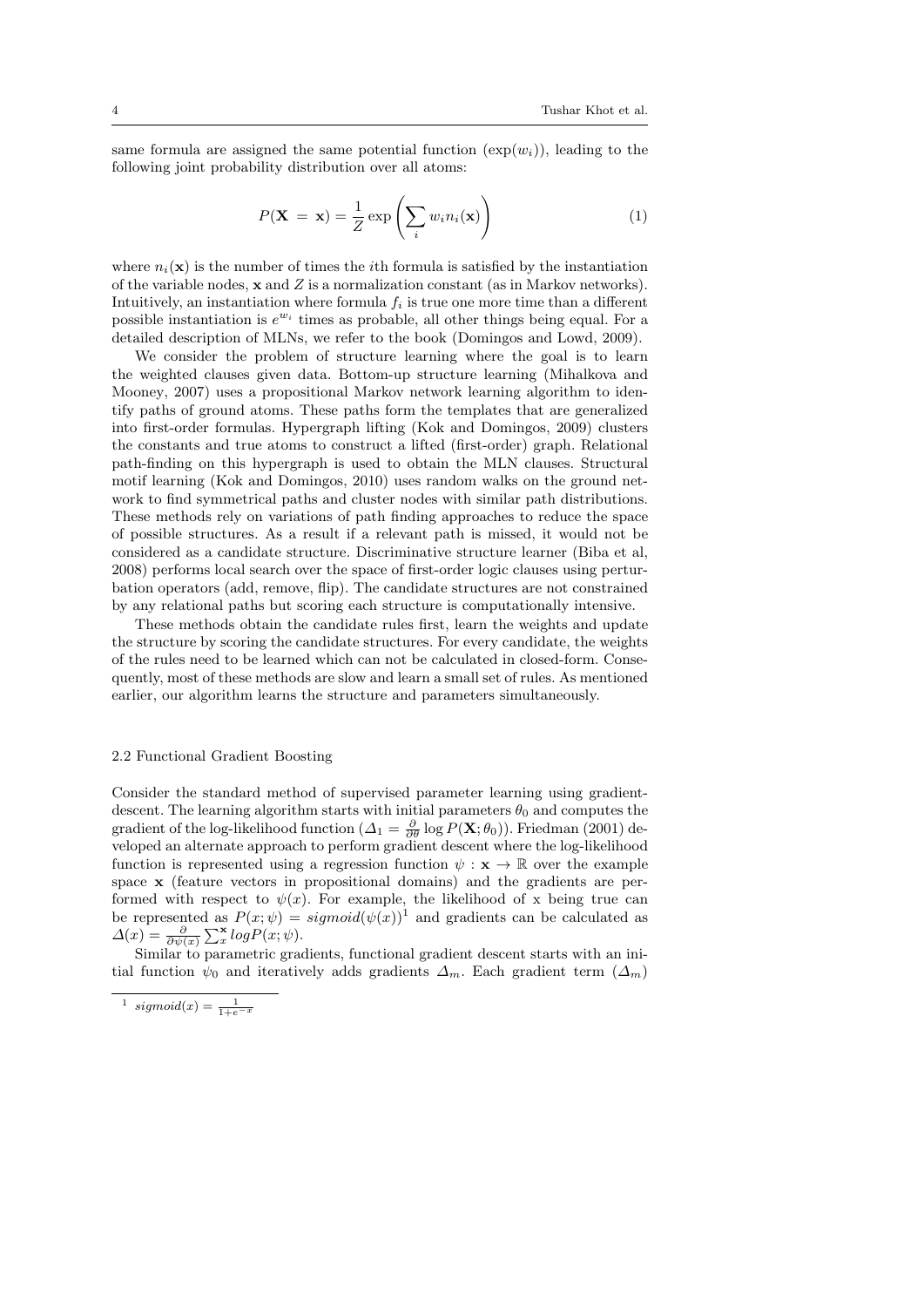is a regression function over the entire example space. Since the space of examples can be very large, the gradients are computed for only the training examples. So the gradients at the  $m^{th}$  iteration can be represented as  $\langle x_i, \Delta_m(x_i) \rangle$ where  $x_i \in$  training examples. Also rather than directly using  $\langle x_i, \Delta_m(x_i) \rangle$  as the gradient function, functional gradient boosting generalizes by fitting a regression function  $\psi_m$  (generally regression trees) to the gradients  $\Delta_m$  (e.g.  $\psi_m$  =  $\arg\min_{\psi} \sum_{x} [\psi(x) - \Delta_m(x)]^2$ . Thus, each gradient step  $(\hat{\psi}_m)$  is a regression tree and the final model  $\psi_m = \psi_0 + \hat{\psi}_1 + \cdots + \hat{\psi}_m$  is a sum over these regression trees.

#### 2.3 Relational Functional Gradient

Functional gradient boosting has been applied to various relational models for learning the structure (Natarajan et al, 2012; Karwath et al, 2008; Kersting and Driessens, 2008; Natarajan et al, 2011). Similar to propositional approaches, relational approaches define the probability function to be a sigmoid function over the  $\psi$  function. The examples are ground atoms of the target predicate such as advisedBy(anna, bob). But since these are relational models, the  $\psi$  function depends on all the ground atoms and not just the attributes of a given example. The  $\psi$  function is represented using relational regression trees (RRT)(Blockeel and Raedt, 1998). For example, the probability function used by Natarajan et al (2012) to learn the structure of Relational Dependency Networks was:  $P(x_i)$  = sigmoid( $\psi(x_i; Pa(x_i))$ ) where  $Pa(x_i)$  are all the relational/first-order logic facts that are used in the RRTs learned for  $x_i$ . They showed that the functional gradient of likelihood for RDNs as  $\frac{\partial P(\mathbf{X}=\mathbf{x})}{\partial \psi(X_i)} = I(x_i = 1) - P(X_i = 1; Pa(X_i))$  which is the difference between the true distribution  $(I$  is the indicator function) and the current predicted distribution. For positive examples, the gradient is always positive and pushes the  $\psi$  function value  $(\psi_0 + \Delta_1 + \cdots + \Delta_m)$  closer to  $\infty$  and the probability value closer to 1. Similarly the gradients for negative examples is negative and hence the  $\psi$  function is pushed closer to  $-\infty$  and probability closer to 0. Most objective functions in propositional and relational models result in this gradient function. However, due to difference in semantics of MLNs, we derive a new scoring function (particularly in the case of hidden data).

## 3 MLN Structure Learning with Fully Observed Data

Maximizing the likelihood of the training data is the most common approach taken for learning many probabilistic models. However, in the case of Markov networks and MLNs, it is computationally infeasible to maximize this likelihood (given in Equation 1) due to the normalization constant. Hence, we follow the popular approach of maximizing the pseudo-likelihood (PL) (Besag, 1975) given by,  $PL(X = x) = \prod_{x_i \in x} P(x_i | MB(x_i))$  where  $MB(x_i)$  is the Markov blanket of  $x_i$ . The Markov blanket in MLNs are the neighbors of  $x_i$  in the grounded network. Recall the probability distribution of MLNs is defined as  $P(X = x)$  $\frac{1}{Z}$  exp  $(\sum_i w_i n_i(\mathbf{x}))$ . Given this definition, the conditional probability  $P(x_i|\mathbf{MB}(x_i))$ can be represented as

$$
P(x_i = 1 | \mathbf{MB}(x_i)) = \frac{P(x_i = 1, \mathbf{MB}(x_i))}{\sum_{x' \in \{0, 1\}} P(x_i = x', \mathbf{MB}(x_i))}
$$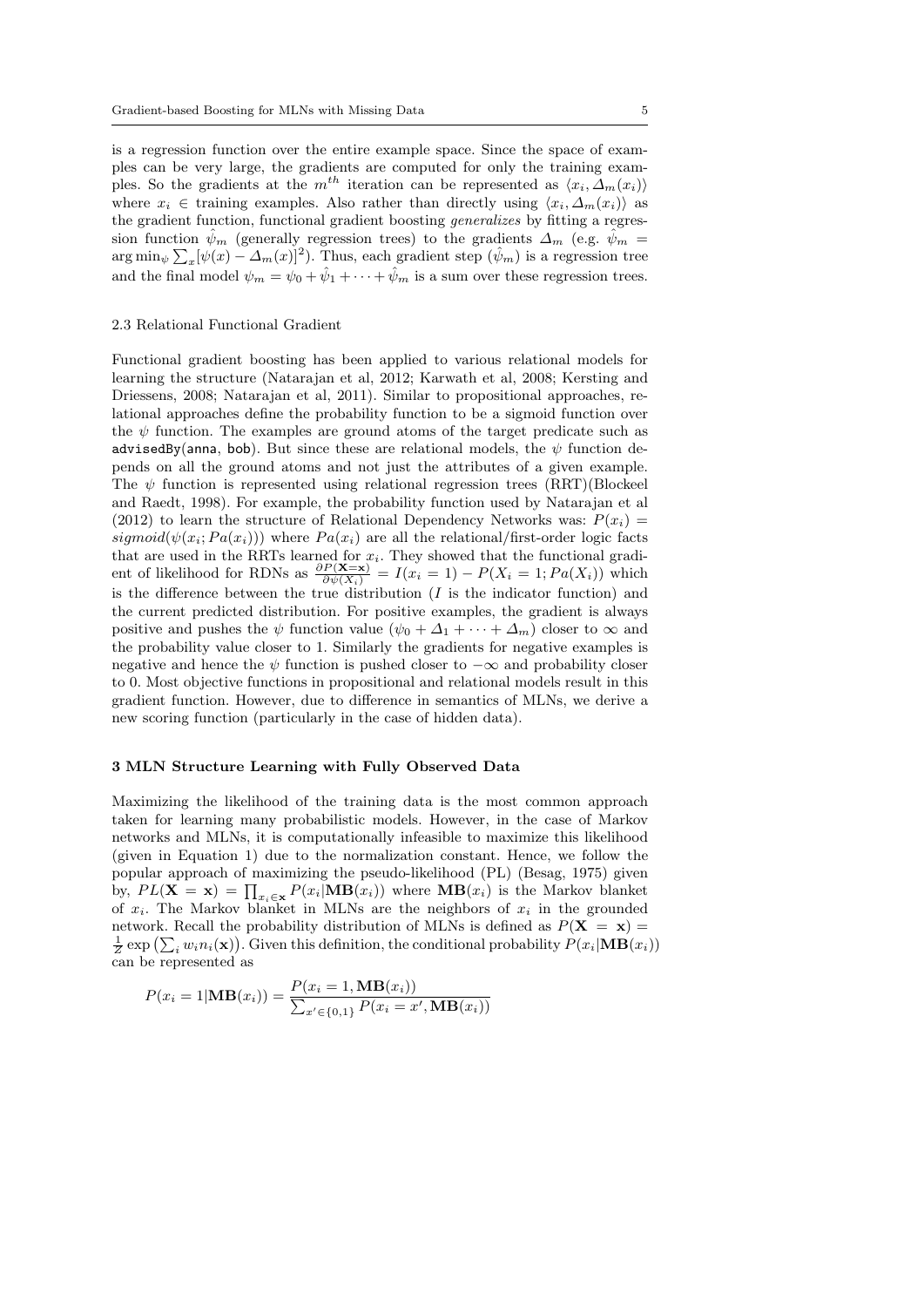// We assume boolean variables

$$
= \frac{\exp\left(\sum_{j} w_{j} nt_{j}(x_{i}; \mathbf{MB}(x_{i}))\right)}{\exp\left(\sum_{j} w_{j} nt_{j}(x_{i}; \mathbf{MB}(x_{i}))\right) + 1}
$$
\n
$$
// On dividing by \exp(\sum w_{j} n_{j}(x_{i} = 0, MB(x_{i})))
$$
\n(2)

j

where  $nt_j(x_i; \text{MB}(x_i)) = n_j(x_i = 1, \text{MB}(x_i)) - n_j(x_i = 0, \text{MB}(x_i))$  (3)

 $n_j(\mathbf{x})$  is the number of groundings of rule  $C_j$  given the instantiation  $\mathbf{x}$ .  $nt_j(x_i;\mathbf{MB}(x_i))$ corresponds to the non-trivial groundings (Shavlik and Natarajan, 2009) of an example  $x_i$  given its Markov blanket (we explain non-trivial groundings later) . We define the potential function as  $\psi(x_i; \mathbf{MB}(x_i)) = \sum_j w_j nt_j(x_i; \mathbf{MB}(x_i))$ . As a result Equation 2 for probability of an example being true can be rewritten as

$$
P(x_i = 1 | \mathbf{MB}(x_i)) = \frac{\exp(\psi(x_i; \mathbf{MB}(x_i)))}{\exp(\psi(x_i; \mathbf{MB}(x_i))) + 1}
$$
  
\n
$$
\Rightarrow P(x_i | \mathbf{MB}(x_i)) = \frac{\exp(\psi(x_i; \mathbf{MB}(x_i))) \times I(x_i = 1))}{\exp(\psi(x_i; \mathbf{MB}(x_i))) + 1}
$$
\n(4)

where  $I(x_i = 1)$  returns 1, if  $x_i$  is true and returns 0 otherwise. Now,

$$
PLL(\mathbf{X} = \mathbf{x}) = \sum_{x_i \in \mathbf{x}} \log P(x_i | \mathbf{MB}(x_i))
$$
  
= 
$$
\sum_{x_i \in \mathbf{x}} [\psi(x_i; \mathbf{MB}(x_i)) \times I(x_i = 1) - \log (\exp (\psi(x_i; \mathbf{MB}(x_i))) + 1)]
$$

$$
\frac{\partial PLL(\mathbf{X} = \mathbf{x})}{\partial \psi(x_i; \mathbf{MB}(x_i))} = \frac{\partial \log P(x_i; \mathbf{MB}(x_i))}{\partial \psi(x_i; \mathbf{MB}(x_i))}
$$
\n
$$
= \frac{\partial [\psi(x_i; \mathbf{MB}(x_i)) \times I(x_i = 1) - \log(\exp(\psi(x_i; \mathbf{MB}(x_i))) + 1)]}{\partial \psi(x_i; \mathbf{MB}(x_i))}
$$
\n
$$
= I(x_i = 1) - \frac{\partial \log(\exp(\psi(x_i; \mathbf{MB}(x_i))) + 1)}{\partial \psi(x_i; \mathbf{MB}(x_i))}
$$
\n
$$
= I(x_i = 1) - \frac{\exp(\psi(x_i; \mathbf{MB}(x_i)))}{\exp(\psi(x_i; \mathbf{MB}(x_i))) + 1}
$$
\n
$$
\Delta(x_i) = I(x_i = 1) - P(x_i = 1; \mathbf{MB}(x_i)) \tag{5}
$$

The gradient  $(\Delta(x_i))$  at each example  $x_i$  is now simply the adjustment required for the probabilities to match the observed value for that example. This gradient serves as the value of the target function for the current regression example at the next training episode. The expression in Equation 5 is very similar to the one derived for previous functional gradient boosting methods (Dietterich et al, 2008; Kersting and Driessens, 2008; Natarajan et al, 2012; Karwath et al, 2008). The key feature of the above expression is that the functional gradient for each example is dependent on the observed value. If the example is positive, the gradient  $(I - P)$ is positive indicating that the model should increase the probability of the ground predicate being true. If the example is negative, the gradient is negative, implying that it will push the probability towards 0.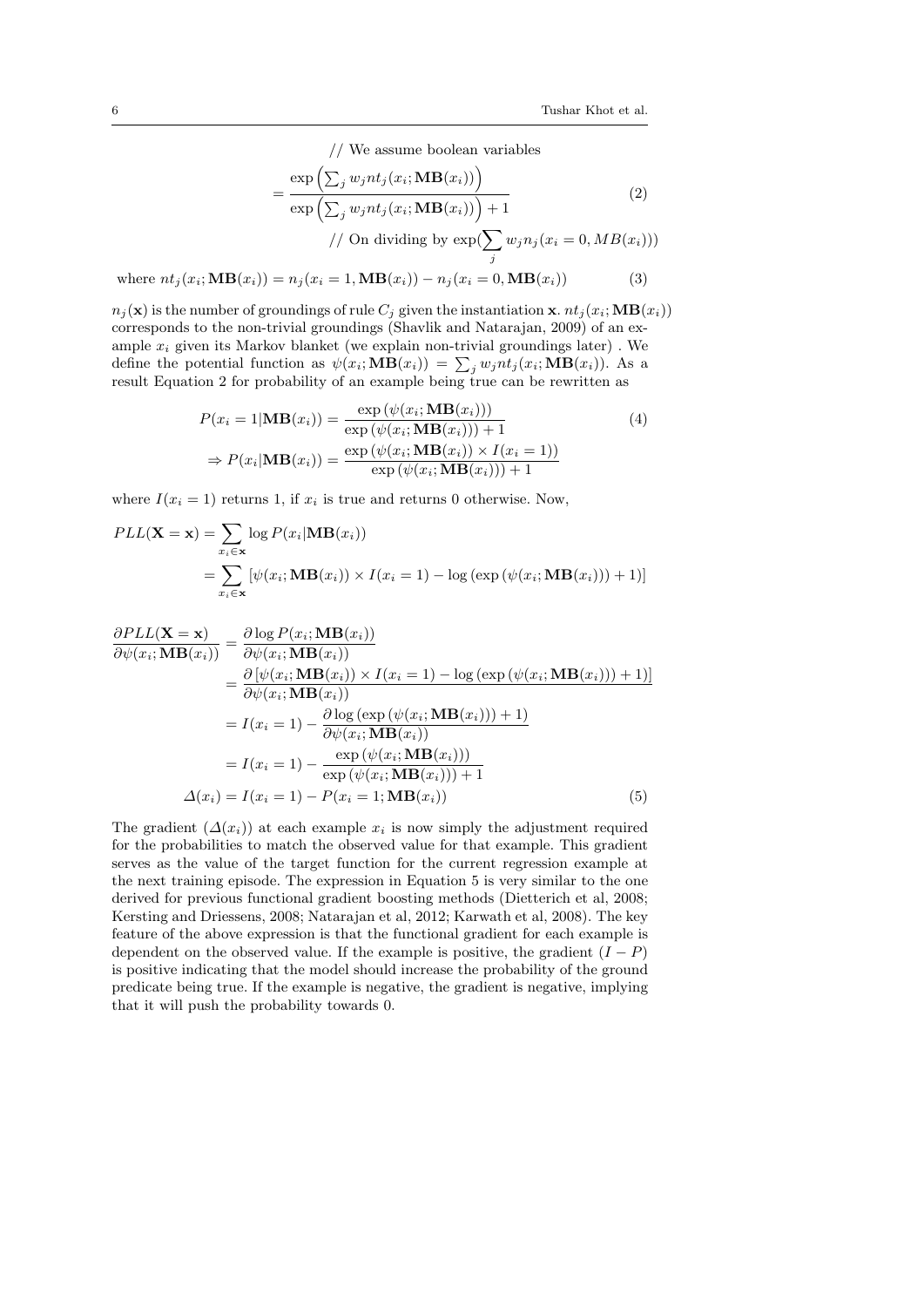We now explain the notion of non-trivial groundings  $(nt<sub>i</sub>(x<sub>i</sub>))$  described in Equation 3. Consider the horn clause,  $p_1(\mathbf{X}_1) \wedge \ldots \wedge p_c(\mathbf{X}_c) \rightarrow target(\mathbf{X}')$ . We will represent the clause as  $\wedge_k p_k(\mathbf{X}_k) \to \text{target}(\mathbf{X}')$  where  $\mathbf{X}_k$  are the arguments for  $p_k$  and  $\mathbf{X}' \subseteq \cup_k \mathbf{X}_k$ . Groundings of  $C_j$  that remain true irrespective of the truth value of a ground atom  $x_i$  (say  $target(\mathbf{x})$ ) are defined as the trivial groundings, while others are called as the non-trivial groundings. The clause  $\wedge_k p_k(\mathbf{X}_k) \to \text{target}(\mathbf{X}')$ , i.e.  $\vee_k \neg p_k(\mathbf{X}_k) \vee \text{target}(\mathbf{X}')$  is true irrespective of the value of  $target(\mathbf{X}')$  when  $\vee_k \neg p_k(\mathbf{X}_k) = true$ . These groundings correspond to the trivial groundings and therefore the non-trivial groundings correspond to  $\vee_k \neg p_k(\mathbf{X}_k) = false$ , i.e.  $\wedge p_k(\mathbf{X}_k) = true$ . Hence, the non-trivial groundings of the clause  $\wedge_k p_k(\mathbf{X}_k) \to target(\mathbf{X}')$  would correspond to the groundings for  $\cup_k \mathbf{X}_k$  that satisfy the body of the clause, i.e.  $\wedge_k p_k(\mathbf{x}_k) = true$ . Since we only need to consider the groundings of the clause that contain the ground atom  $x_i$ , we check for  $\wedge_k p_k(\mathbf{X}_k) = true$  after unifying the head of the clause  $(target(X'))$  with the ground atom,  $x_i$ . For example, the non-trivial groundings of  $p(X) \wedge q(X, Y) \rightarrow target(X)$  for the example  $target(x_1)$  correspond to the groundings  $\{Y|p(x_1) \wedge q(x_1, Y) = true\}$ . For a more detailed discussion of non-trivial groundings, see Shavlik and Natarajan (2009).

#### 3.1 Representation of Functional Gradients for MLNs

Given the gradients for each example (Equation 5), our next goal is to find the potential function  $\hat{\psi}$  such that the squared error between  $\hat{\psi}$  and the functional gradient is minimized. We use two representations of  $\hat{\psi}$ s: trees and clauses.

#### 3.1.1 Tree representation

Following prior work (Natarajan et al, 2012), we use a relational regression tree learner (modified from TILDE (Blockeel and Raedt, 1998)) to model the functional gradients. Hence, the final potential function corresponds to the set of RRTs learned from data. Every path from the root to a leaf is a clause and the value of the leaf corresponds to the weight of the clause. For example, the regression tree in Figure 1 can be represented with the following clauses:

 $w_1 : p(X) \wedge q(X, Y) \rightarrow target(X), w_2 : p(X) \wedge \neg \exists Y q(X, Y) \rightarrow target(X), and$  $w_3 : \neg p(\mathsf{X}) \rightarrow target(\mathsf{X})$ 

The MLN corresponding to these weighted

clauses matches the model represented using our trees. Hence these rules can now be used with any other MLN inference engine. Note that TILDE trees (Blockeel and Raedt, 1998) employ weighted variance as the splitting criterion at every node and it ignores the number of groundings for a predicate. On the other hand MLN semantics require counting of the number of non-trivial groundings and hence we modify the splitting criterion at every node. As an example, let us consider building the tree presented in



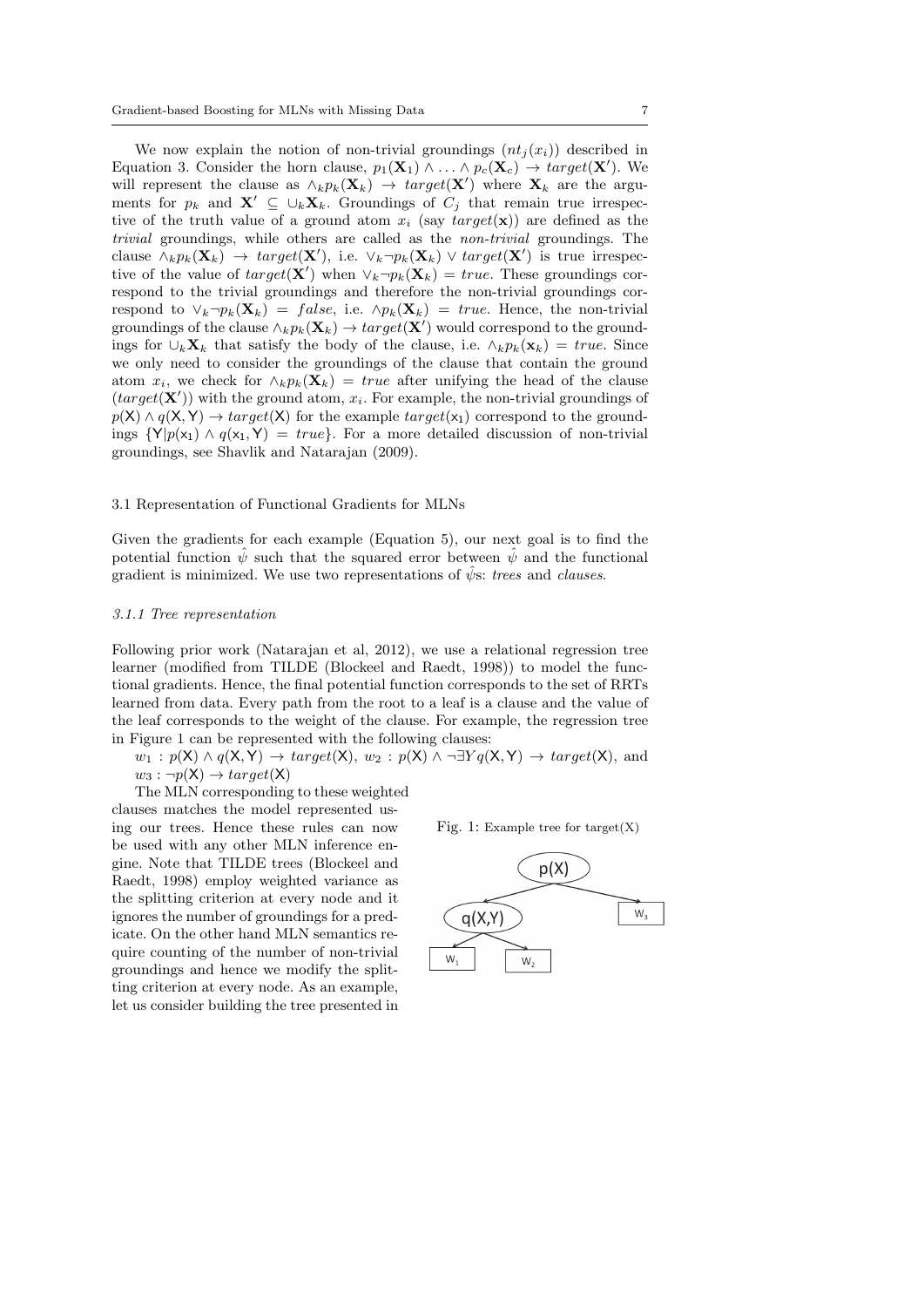Figure 1. Assume that we already have determined  $p(X)$  as the root and now we consider adding  $q(X, Y)$  to node N (at left branch). So adding  $q(X, Y)$  would result in two clauses,  $C_1 : p(X) \wedge q(X, Y) \rightarrow target(X)$  and  $C_2 : p(X) \wedge \neg \exists Y q(X, Y) \rightarrow$ target(X). For all the examples that reach the node N, assume  $\mathcal I$  to be the set of examples that satisfy  $q(X, Y)$  and J be the ones that do not. Let  $w_1$  and  $w_2$  be the regression values that would be assigned to  $C_1$  and  $C_2$  respectively. Let  $n_{x,1}$  and  $n_{x,2}$  be the number of non-trivial groundings for an example x with clauses  $C_1$ and  $C_2$ . The regression value returned for an example would depend on whether it belongs to  $\mathcal I$  or  $\mathcal J$ . Hence the regression value returned by this tree for x is

$$
\hat{\psi}(x_i) = n_{x_i,1} \cdot w_1 \cdot I(x_i \in \mathcal{I}) + n_{x_i,2} \cdot w_2 \cdot I(x_i \in \mathcal{J})
$$
\n
$$
(6)
$$

and the squared error is used to compute the gradients.

$$
SE = \sum_{x \in \mathcal{I}} [n_{x,1} \cdot w_1 - \Delta(x)]^2 + \sum_{x \in \mathcal{J}} [n_{x,2} \cdot w_2 - \Delta(x)]^2
$$
  
\n
$$
\frac{\partial}{\partial w_1} SE = \sum_{x \in \mathcal{I}} 2 \cdot [n_{x,1} \cdot w_1 - \Delta(x)] \cdot n_{x,1} + 0 = 0 \Longrightarrow w_1 = \frac{\sum_{x \in \mathcal{I}} \Delta(x) \cdot n_{x,1}}{\sum_{x \in \mathcal{I}} n_{x,1}^2}
$$
  
\n
$$
\frac{\partial}{\partial w_2} SE = 0 + \sum_{x \in \mathcal{J}} 2 \cdot [n_{x,2} \cdot w_2 - \Delta(x)] \cdot n_{x,2} = 0 \Longrightarrow w_2 = \frac{\sum_{x \in \mathcal{J}} \Delta(x) \cdot n_{x,2}}{\sum_{x \in \mathcal{J}} n_{x,2}^2}
$$

For every potential split, we can calculate the weights using these equations and use these weights to calculate the squared error. We greedily select the literal at each node that minimizes this squared error.

Generally, the false branch at every node with condition  $C(\mathbf{X})$ , would be converted to  $\forall \mathbf{X}_f, \neg C(\mathbf{X})$  which in its CNF form becomes  $\neg \exists \mathbf{X}_f, C(\mathbf{X})$ , where  $X_f \subset X$  are the free variables in  $C(X)$ . Existentially defined variables can result in a large clique in the ground Markov Network. To avoid this, we maintain an ordered list of clauses (Blockeel and Raedt, 1998) and return the weight of the first clause that has at least one true grounding for a given example. We can then ignore the condition in a given node for the false branch to the leaf. It is worth noting that  $C(X)$  maybe a conjunction of literals depending on the maximum number of literals allowed at an inner node. Following TILDE semantics, we can also allow aggregation functions inside the node where the evaluation will always result in a single grounding of the aggregation predicate.

Figure 1 gives an example regression tree for  $target(X)$ . If we are scoring the node  $q(X, Y)$ , we split all the examples that satisfy  $p(X)$  into two sets  $\mathcal I$  and  $\mathcal J$ .  $\mathcal I$ contains all examples that have at least one grounding for  $q(X, Y)$  and  $\mathcal J$  contains the rest;  $target(x_1)$  would be in I if  $p(x_1) \wedge q(x_1, Y)$  is true and  $target(x_2)$  would be in J, if  $p(x_2) \wedge (\forall Y, \neg q(x_2, Y))$  is true. The parameter  $n_{x_1,1}$  corresponds to the number of groundings of  $p(x_1) \wedge q(x_1, Y)$ , while  $n_{x_2,2}$  corresponds to the number of groundings of  $p(x_2) \wedge (\forall Y, \neg q(X_2, Y)$ . The corresponding ordered list of MLN rules is:  $w_1 : p(X), q(X, Y) \rightarrow target(X), w_2 : p(X) \rightarrow target(X)$   $w_3 : target(X)$ .

#### 3.1.2 Clause representation

We also learn Horn clauses directly instead of trees by using a beam search that adds literals to clauses that reduce the squared error. We maintain a (beam-size limited) list of clauses ordered by their squared error and keep expanding clauses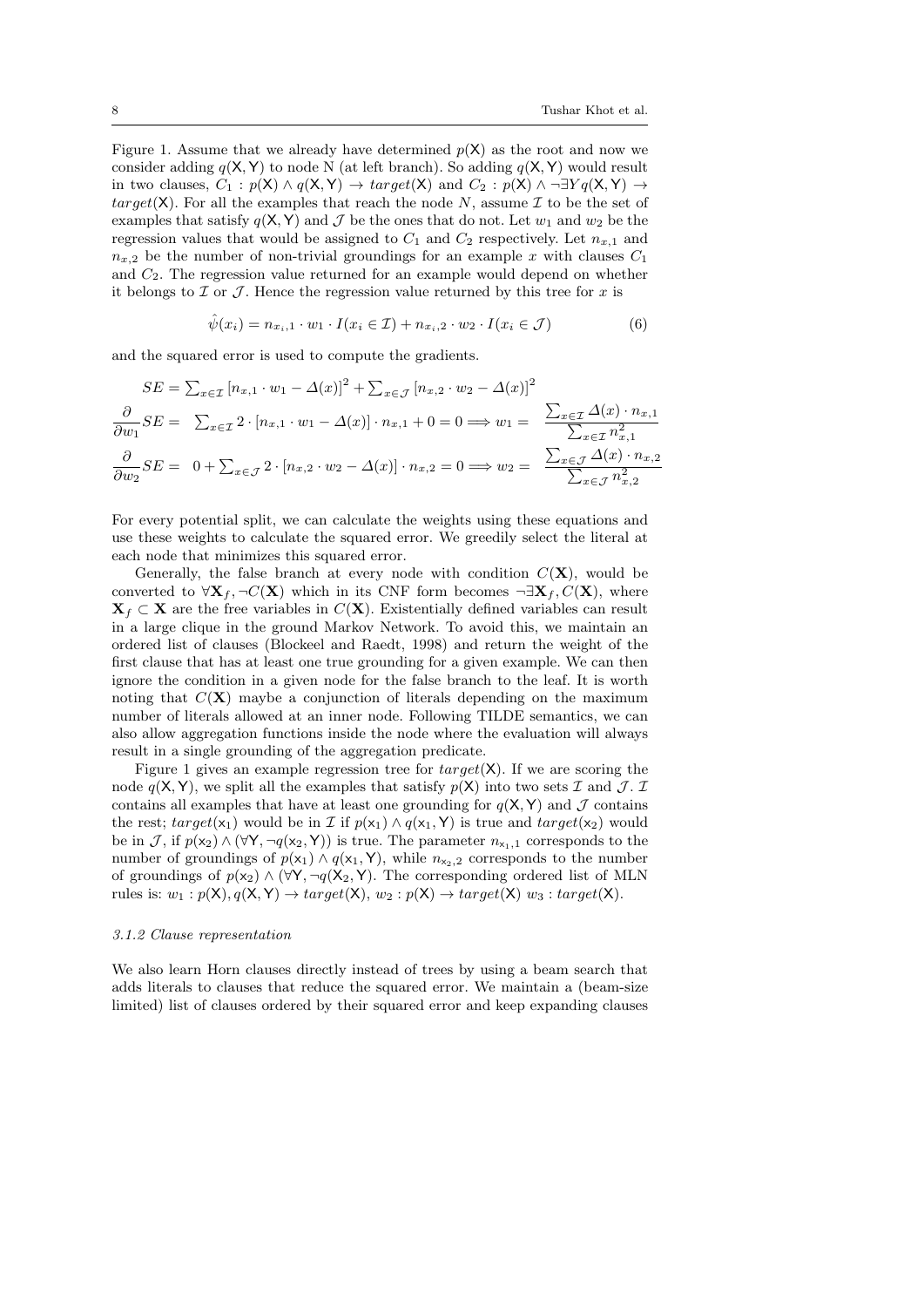from the top of the list. We add clauses as long as their lengths do not exceed a threshold and the beam still contains clauses. We recommend using clauses when the negation-by-failures introduced by the trees can render inference using standard MLN software (since they can not handle ordered decision lists) computationally intensive. Essentially, we replace the tree with a set of clauses learned independently at each gradient-step. Since we only have the true branch when a new condition is added, the error function becomes:

$$
SE = \sum_{x \in \mathcal{I}} [n_{x,1} \cdot w - \Delta_x]^2 + \sum_{x \in \mathcal{J}} \Delta_x^2 \Longrightarrow w = \frac{\sum_{x \in \mathcal{I}} \Delta_x \cdot n_{x,1}}{\sum_{x \in \mathcal{I}} n_{x,1}^2}
$$

Note that the key change is that we do not split the nodes and instead just search for new literals to add to the current set of clauses. Hence, instead of a RRT for each gradient step, we learn a pre-set number of clauses  $(C)$ . We use a similar parameter for the RRT learner as well with a maximum number of allowed leaves (L). The values of C and L are fixed at 3 and 8 respectively for all our experiments. Hence, the depth of tree is small and so is the number of clauses per gradient-step.

#### 3.2 Algorithm for Learning MLNs

Before presenting the algorithm, we summarize the strengths of our approach. Apart from learning the structure and weight simultaneously, this approach has two other key advantages. One, the models are essentially weighted Horn clauses. This makes the inference process easier, especially given that we use the procedure presented in Shavlik and Natarajan (2009) to keep track of the non-trivial groundings for a clause/predicate. Secondly, our learning algorithms can use prior knowledge as an initial set of MLN clauses and learn more clauses as needed.

|     | <b>Algorithm 1 MLN-Boost: FGB for MLNs</b>  |                                                    |
|-----|---------------------------------------------|----------------------------------------------------|
|     | 1: function TREEBOOSTFORMLNS( $Data$ )      |                                                    |
| 2:  | $F_0 :=$ Initial Model                      |                                                    |
| 3:  | for $1 \le m \le M$ do                      | $\triangleright$ M gradient steps                  |
| 4:  | $F_m := F_{m-1}$                            |                                                    |
| 5:  | for $P$ in $T$ do                           | $\triangleright$ Iterate through target predicates |
| 6:  | $S := GenExamples(Data; F_{m-1}, P)$        | $\triangleright$ Generate examples                 |
| 7:  | $\Delta_m := FitRelRegressionTree(S, P, L)$ | $\triangleright$ Fit trees to gradients            |
| -8: | $F_m := F_m + \Delta_m$                     | $\triangleright$ Update model                      |
| 9:  | end for                                     |                                                    |
| 10: | end for                                     |                                                    |
| 11: | $P(x_i \mathbf{MB}(x_i)) \propto F_m(x_i)$  | Obtained by grounding $F_M$<br>$\triangleright$    |
|     | 12: end function                            |                                                    |

Algorithm 1 presents functional gradient boosting of MLNs with both the tree and the clause learner. In  $TreeBoostForMLNs$ , we iterate through M gradient steps and in each gradient step learn a regression tree for the target predicates one at a time. We create examples for the regression learner for a given predicate, P using the  $GenExamples$  method. We use the function  $FitRelRegressionTree(S, P, L)$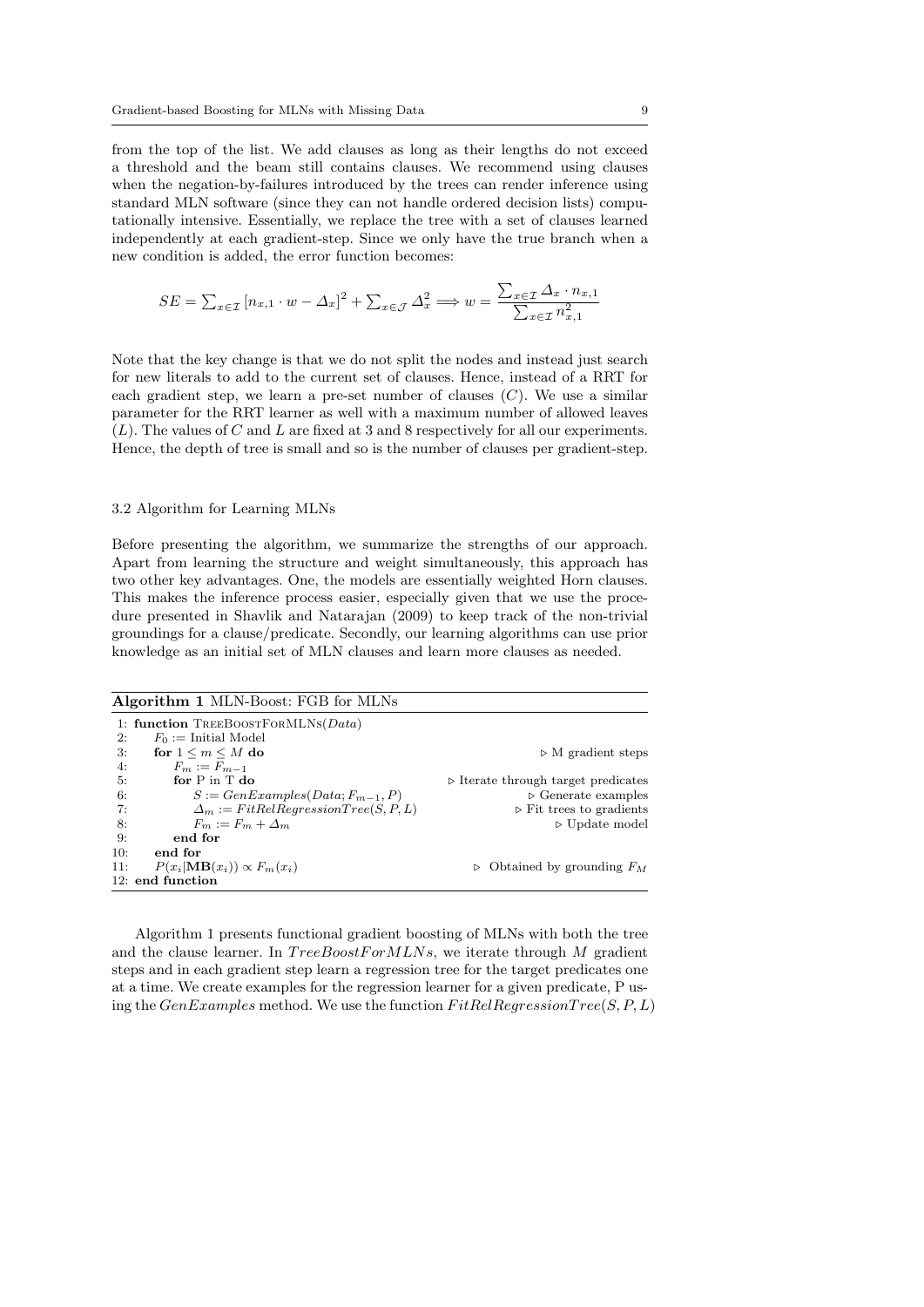|     | <b>Algorithm 2</b> Tree Learning for MLNs |                                                    |
|-----|-------------------------------------------|----------------------------------------------------|
|     | 1: function FITRELREGRESSIONTREE(S, P, L) |                                                    |
| 2:  | Tree := $\text{createTree}(P(X))$         |                                                    |
| 3.  | $Bean := \{root(Tree)\}\$                 |                                                    |
| 4:  | while $numLeaves(Tree) \leq L$ do         |                                                    |
| 5:  | $Node := popBack(Beam)$                   | $\triangleright$ Expand leaf node with worst score |
| 6:  | $C := \text{createChildren}(\text{Node})$ | $\triangleright$ Create possible children          |
| 7:  | $BN := popFront(Sort(C))$                 | $\triangleright$ Pick node with best score         |
| 8.  | addNode(Tree, Node, BN)                   | $\triangleright$ Replace leaf node with BN         |
| 9:  | insert (Beam, BN. left, BN. left. score)  |                                                    |
| 10: | insert (Beam, BN right, BN right score)   |                                                    |
| 11: | end while                                 |                                                    |
|     | 12: return Tree                           |                                                    |
|     | 13: end function                          |                                                    |

## Algorithm 3 Clause learning for MLNs

|     | 1: function $FirRELREGRESSIONCLAUSE(S, P, N, B)$ |                                                       |
|-----|--------------------------------------------------|-------------------------------------------------------|
| 2:  | Beam := $\{P(X)\}\$                              |                                                       |
| 3.  | $BC := P(X)$                                     |                                                       |
| 4:  | while $\neg empty(Beam)$ do                      |                                                       |
| 5:  | $Clause := popFront(Beam)$                       | $\triangleright$ Best scoring clause                  |
| 6:  | if $length(Clause) \geq N$ then                  |                                                       |
| 7:  | continue                                         | $\triangleright$ Clause cannot be expanded            |
| 8:  | end if                                           |                                                       |
| 9:  | $C := add Literals(Clause)$                      |                                                       |
| 10: | for $c \in C$ do                                 |                                                       |
| 11: | $c.\text{score} = SE(c)$                         | $\triangleright$ Squared error                        |
| 12: | if c.score $\geq$ Clause.score then              | $\triangleright$ If the new clause has a better score |
| 13: | insert (Beam, c, c.score)                        | $\triangleright$ Add new clause to beam               |
| 14: | end if                                           |                                                       |
| 15: | if c.score $\geq$ BC.score then                  |                                                       |
| 16: | $BC := c$                                        | $\triangleright$ Update best clause                   |
| 17: | end if                                           |                                                       |
| 18: | end for                                          |                                                       |
| 19: | while length $(Beam) > B$ do                     | $\triangleright$ Remove low scoring clauses           |
| 20: | popBack(Beam)                                    |                                                       |
| 21: | end while                                        |                                                       |
| 22: | end while                                        |                                                       |
|     | 23: return BC                                    |                                                       |
|     | 24: end function                                 |                                                       |

to learn a tree that best fits these examples. We limit our trees to have maximum L leaves and greedily pick the best node to expand. We set  $L = 8$  and  $M = 20$ .

 $FitRelRegressionClause(S, P, N, B)$  can be called here to learn clauses instead. N is the maximum length of the clause and B is the maximum beam size. In  $FitRelRegressionTree$ , we begin with an empty tree that returns a constant value. We use the background predicate definitions (mode specifications) to create the potential literals that can be added (createChildren). We pick the best scoring node (based on square error) and replace the current leaf node with the new node (addNode). Then both the left and right branch of the new node are added to the potential list of nodes to expand. To avoid overfitting, we only insert and hence expand nodes that have at least 6 examples. We pick the node with the worst score and repeat the process.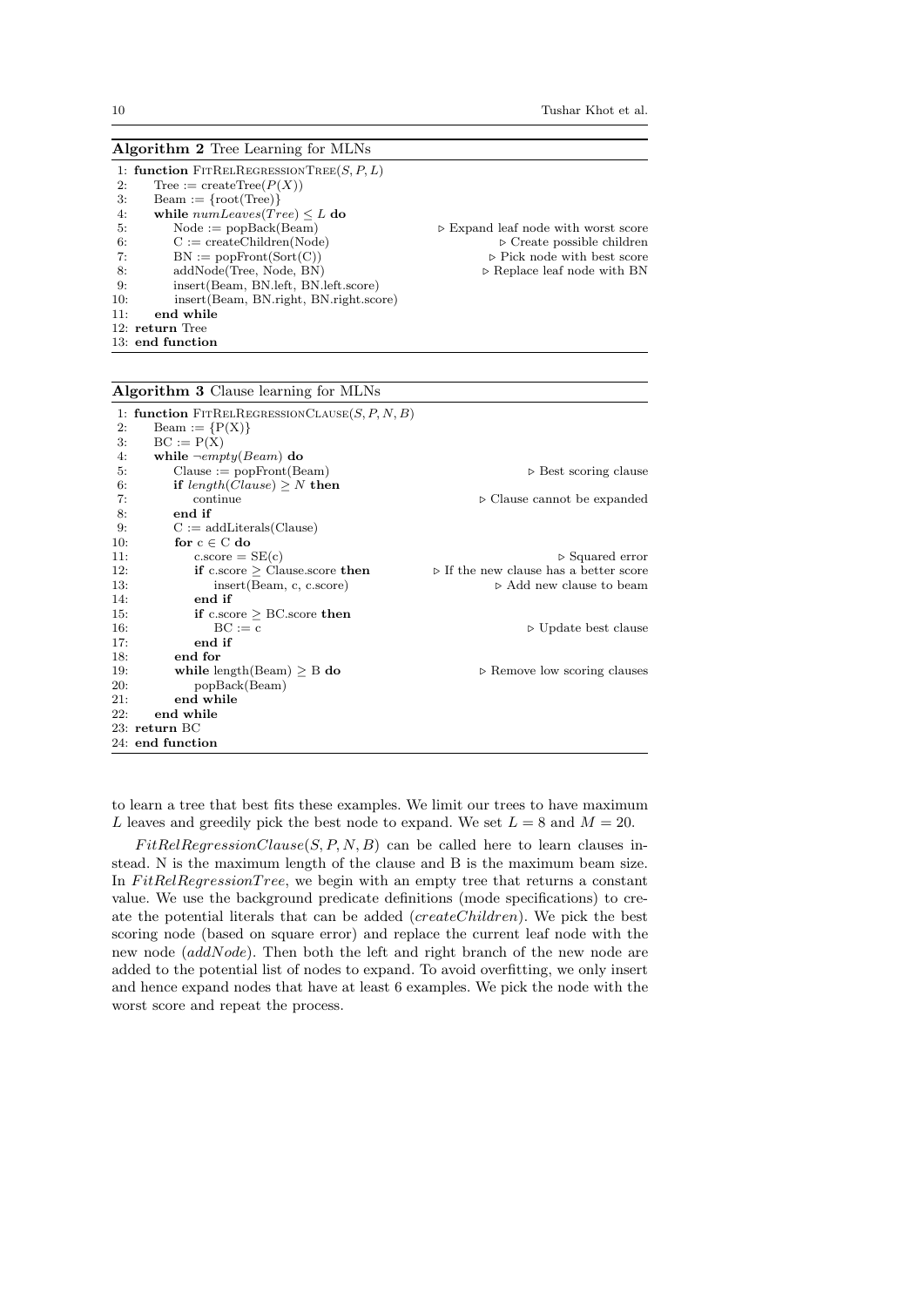The function for learning clauses is shown as  $FitRelRegression Clause$  which takes the maximum clause length as the parameter, N (we set this to 3) and beam size, B (we set this to 10). It greedily tries to find the best scoring clause  $(BC)$ with  $length \leq N$ . This method only learns one clause at a time. Hence for learning multiple clauses, we call this function multiple times (thrice in our experiments) during one step and update the gradients for each example before each call.

#### 3.3 Learning Joint Models

To handle multiple target predicates, we learn a joint model by learning tree/clauses for each predicate in turn. We use the MLN's learned for all the predicates prior to the current iteration to calculate the regression value for the examples. We implement this by learning one tree for every target predicate in line 4 in Algorithm 1. For efficiency, while learning a tree for one target predicate, we do not consider the influence of that tree on other predicates.

Since we use the clauses learned for other predicates to compute the regression value for an example, we have to handle cases where the examples unify with a literal in the body of the clause. Consider the clause,  $C_j$  :  $p(X), q(X, Y) \rightarrow$ target(X). If we learn a joint model over target and p, this clause will be used to compute the regression value for  $p(X)$  in the next iteration. In such a case, the number of non-trivial groundings corresponding to an example, say  $p(x)$  for a given grounding  $(X = x)$  and the given clause would be the number of groundings of  $q(x, Y) \wedge \neg target(x)$ . Since  $p(x)$  appears in the body of the clause, the difference  $nt_j(p(x)) = [n_j(p(x) = 1) - n_j(p(x) = 0)]$  would be negative.  $nt_j(p(x))$  is simply the negative of number of non-trivial groundings of  $p(x)$  (or non-trivial groundings of  $\neg p(x)$  for the above clause. Computing  $nt_i(x_i)$  this way allows us to compute the  $\psi$  values for every example quickly without grounding the entire MLN at every iteration as the number of groundings can be simply negated in some cases. We incrementally calculate the number of groundings for every clause (one literal at a time) and store the groundings at every node to prevent repeated computations.

## 4 Handling Missing Data

We presented our approach to learn structure for MLNs for fully observed data where we made the closed world assumption for hidden data. We now aim to relax this assumption by extending the functional gradient boosting to perform iterative learning similar to the EM algorithm. As with EM, the iterative approach has two steps the first of which computes the expected value of the hidden predicates and the second maximizes the likelihood of the data given the current expected values.

Before deriving the E and M steps, we present the high-level overview of our RFGB-EM (Relational Functional Gradient Boosting - EM) approach in Figure 2. Similar to other EM approaches, we sample the states for the hidden groundings based on our current model in the E-step and use the sampled states to update our model in the M-step.  $\psi_t$  represents the model in the  $t^{th}$  iteration. The initial model,  $\psi_0$  can be as simple as a uniform probability for all examples or could be a model specified by an expert. We sample certain number of assignments of the hidden groundings (denoted as  $|W|$ ) using the current model  $\psi_t$ . Based on these samples, we create regression examples which are then used to learn T relational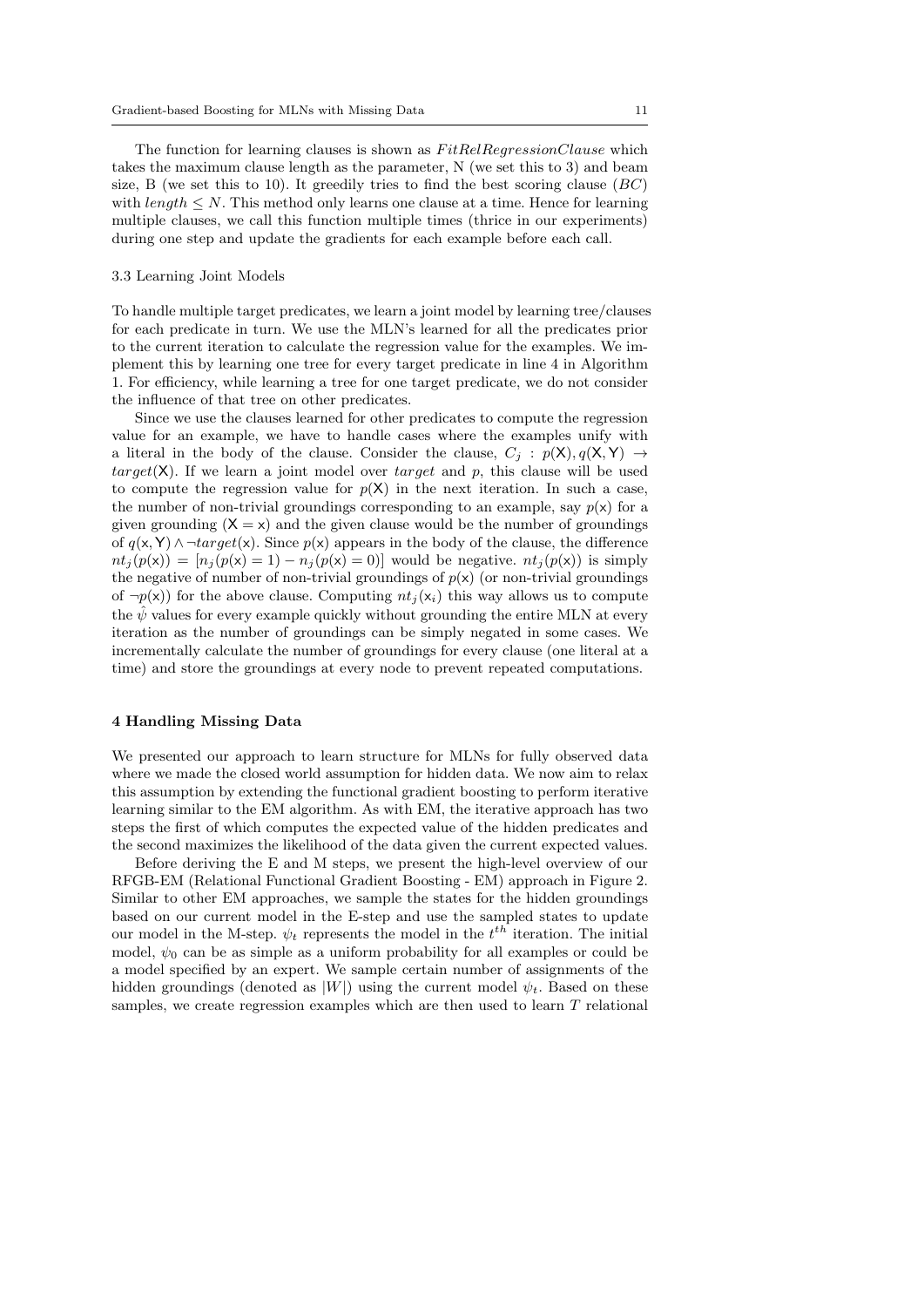regression trees as presented in the previous section. The learned regression trees are added to the current model and the process is repeated. To perform the M-step, we update the current model using functional gradients.

Fig. 2: RFGB-EM in action. Shaded nodes indicate variables with unknown assignments, while the white (or black) nodes are assigned true (or false) values. The input data has observed (indicated by  $\mathbf{X}$ ) and hidden (indicated by Y) groundings. We sample  $|W|$  assignments of the hidden groundings using the current model  $\psi_t$ . We create regression examples based on these samples, which are used to learn T relational regression trees. The learned trees are added to the current model and the process is repeated.



#### 4.1 Derivation for M-step

As mentioned before, we again use upper case letter as random variables, lower case letters as variable assignments and bold face letters for sets. For ease of explanation, let  $X$  be all the observed predicates and  $Y$  be all the hidden predicates (their corresponding groundings are  $x$  and  $y$ ). Since Y is unobserved, it can have multiple possible assignments denoted by  $\mathcal{Y}$  and  $\mathbf{y} \in \mathcal{Y}$  represents one such hidden state assignment. We assume that some of the groundings of the hidden predicates are always observed. Unlike parameter learning approaches where a latent predicate (with all groundings missing) would be part of the model, a structure learning approach will not even use a latent predicate in its model. We also assume that true atoms and hidden atoms are provided for the hidden predicates and the remaining ground atoms are known to be false.

Traditionally, EM approaches for parameter learning find  $\theta$  that maximize the  $\mathcal{Q}(\theta|\theta_t)$  function. The  $\mathcal{Q}(\theta|\theta_t)$  function is defined as the expected log-likelihood of missing and observed data (based on  $\theta$ ) where the expectation is measured based on the current distribution  $(\theta_t)$  for the missing data, i.e.

$$
\mathcal{Q}(\theta|\theta_t) = \sum_{\mathbf{y} \in \mathcal{Y}} P(\mathbf{y}|\mathbf{x}; \theta_t) \log P(\mathbf{x}, \mathbf{y}|\theta)
$$

We are not just interested in estimating only the parameters but also the structure of MLNs. Note that our approach for learning the structure is non-parametric, i.e. we do not have a fixed set of parameters  $\theta$  but instead use a regression function  $\psi$ . This is a subtle yet important distinction to the EM learning methods for SRL (Natarajan et al, 2008; Jaeger, 2007; Xiang and Neville, 2008) that estimate the parameters given a fixed structure. The relational regression trees of our models define the structure of the potential function and the leaves represent the parameters of these potentials. We sum the likelihood function over all possible hidden groundings to compute the marginal probabilities of the observed ones.

$$
\ell(\psi) \equiv \log \sum_{\mathbf{y} \in \mathcal{Y}} P(\mathbf{x}; \mathbf{y} | \psi) = \log \sum_{\mathbf{y} \in \mathcal{Y}} \left\{ P(\mathbf{y} | \mathbf{x}; \psi_t) \frac{P(\mathbf{x}; \mathbf{y} | \psi)}{P(\mathbf{y} | \mathbf{x}; \psi_t)} \right\}
$$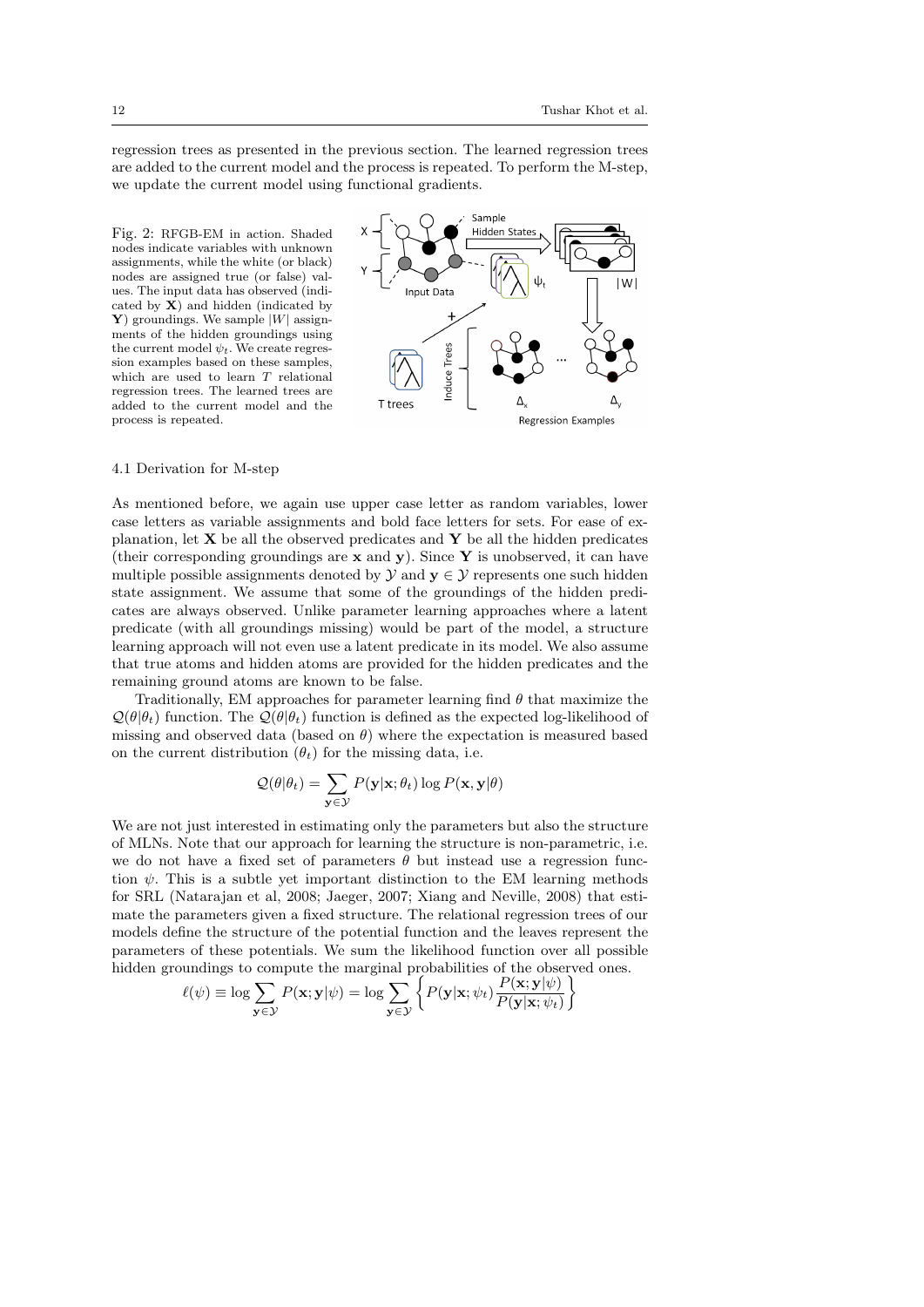Similar to the fully observed case,  $\psi$  is the regression function that is used to calculate  $P(X = x | \mathbf{MB}(x))$  (see Equation 4). After t iterations of the EM steps,  $\psi_t$  represents the current model and we must update this model by finding a  $\psi$  that maximizes the log-likelihood. Unfortunately maximizing the  $\ell(\psi)$  function directly is not feasible and hence we find a lower bound on  $\ell(\psi)$ . Applying Jensen's inequality on the loglikelihood defined above,

$$
\ell(\psi) \ge \sum_{\mathbf{y} \in \mathcal{Y}} P(\mathbf{y}|\mathbf{x}; \psi_t) \log \frac{P(\mathbf{x}; \mathbf{y}|\psi)}{P(\mathbf{y}|\mathbf{x}; \psi_t)} = \sum_{\mathbf{y} \in \mathcal{Y}} P(\mathbf{y}|\mathbf{x}; \psi_t) \log \frac{P(\mathbf{x}; \mathbf{y}|\psi) P(\mathbf{x}|\psi_t)}{P(\mathbf{x}; \mathbf{y}|\psi_t)}
$$
  
\n
$$
= \sum_{\mathbf{y} \in \mathcal{Y}} P(\mathbf{y}|\mathbf{x}; \psi_t) \log P(\mathbf{x}; \mathbf{y}|\psi) - \sum_{\mathbf{y} \in \mathcal{Y}} P(\mathbf{y}|\mathbf{x}; \psi_t) \log P(\mathbf{x}; \mathbf{y}|\psi_t)
$$
  
\n
$$
+ \log P(\mathbf{x}; \psi_t) \sum_{\mathbf{y} \in \mathcal{Y}} P(\mathbf{y}|\mathbf{x}; \psi_t)
$$
  
\n
$$
= Q(\psi; \psi_t) - Q(\psi_t; \psi_t) + \ell(\psi_t)
$$

where  $\mathcal{Q}(\psi; \psi_t) \equiv \sum_{\mathbf{y} \in \mathcal{Y}} P(\mathbf{y}|\mathbf{x}; \psi_t) \log P(\mathbf{x}; \mathbf{y}|\psi)$ . Instead of finding  $\psi$  that would maximize  $\ell(\psi)$ , it would be easier to find the  $\psi$  that would maximize this lower bound. Since  $\psi_t$  is constant with respect to the parameter  $\psi$ , we only need to find the  $\psi$  that would maximize  $\mathcal{Q}(\psi; \psi_t)$ . However, in many situations, finding a  $\psi$ that improves over  $\mathcal{Q}(\psi; \psi_t)$  could suffice as shown next in the theorem. Theorem

## Any approach that finds  $\psi$  which improves over  $\mathcal{Q}(\psi; \psi_t)$  guarantees a monotonic increase in the log-likelihood of the observed data.

## Proof Sketch

Consider  $\psi_{t+1}$  obtained in the  $(t+1)$ th iteration that improves over  $\psi_t$ , i.e.

$$
Q(\psi_{t+1}; \psi_t) \ge Q(\psi_t; \psi_t) \Rightarrow Q(\psi_{t+1}; \psi_t) - Q(\psi_t; \psi_t) \ge 0
$$
  

$$
\Rightarrow Q(\psi_{t+1}; \psi_t) - Q(\psi_t; \psi_t) + \ell(\psi_t) \ge \ell(\psi_t)
$$

Since  $\ell(\psi_{t+1})$  is lower bounded by  $\mathcal{Q}(\psi_{t+1}; \psi_t) - \mathcal{Q}(\psi_t; \psi_t) + \ell(\psi_t),$ 

$$
\ell(\psi_{t+1}) \geq \mathcal{Q}(\psi_{t+1}; \psi_t) - \mathcal{Q}(\psi_t; \psi_t) + \ell(\psi_t)
$$

Combining these two equations, we get

$$
\ell(\psi_{t+1}) \geq \mathcal{Q}(\psi_{t+1}; \psi_t) - \mathcal{Q}(\psi_t; \psi_t) + \ell(\psi_t) \geq \ell(\psi_t)
$$

Hence the log-likelihood value increases or stays the same after every M step.  $\blacksquare$ 

Recall that as we use the pseudo-loglikelihood in  $\mathcal{Q}(\psi; \psi_t)$ , we rewrite  $P(\mathbf{x}; \mathbf{y} | \psi)$ as  $\prod_{z \in \mathbf{x};\mathbf{y}} P(z|\mathbf{z}_{-z}; \psi)$ . We define **Z** as the union of all the predicates, i.e. **Z** =  $\mathbf{X} \cup \widetilde{\mathbf{Y}}$ . We use  $\mathbf{z}_{-z}$  to denote  $\mathbf{z} \setminus z$  and  $\mathcal{Y}_{-i}$  to represent the world states for the set of groundings  $\mathbf{y}_{-y_i}$  (i.e.  $\mathbf{y} \setminus y_i$ ). Hence we can rewrite  $\mathcal{Q}(\psi; \psi_t)$ 

$$
Q(\psi; \psi_t) = \sum_{\mathbf{y} \in \mathcal{Y}} P(\mathbf{y}|\mathbf{x}; \psi_t) \sum_{z \in \mathbf{x} \cup \mathbf{y}} \log P(z|\mathbf{z}_{-z}; \psi)
$$

Since we do not have a closed form solution for  $\psi$ , we use functional gradient descent. Following generalized EM algorithms (Dempster et al, 1977) rather than finding the maximum, we take S gradient steps in the M-step. This allows us to amortize the cost of sampling the states and run enough iterations in reasonable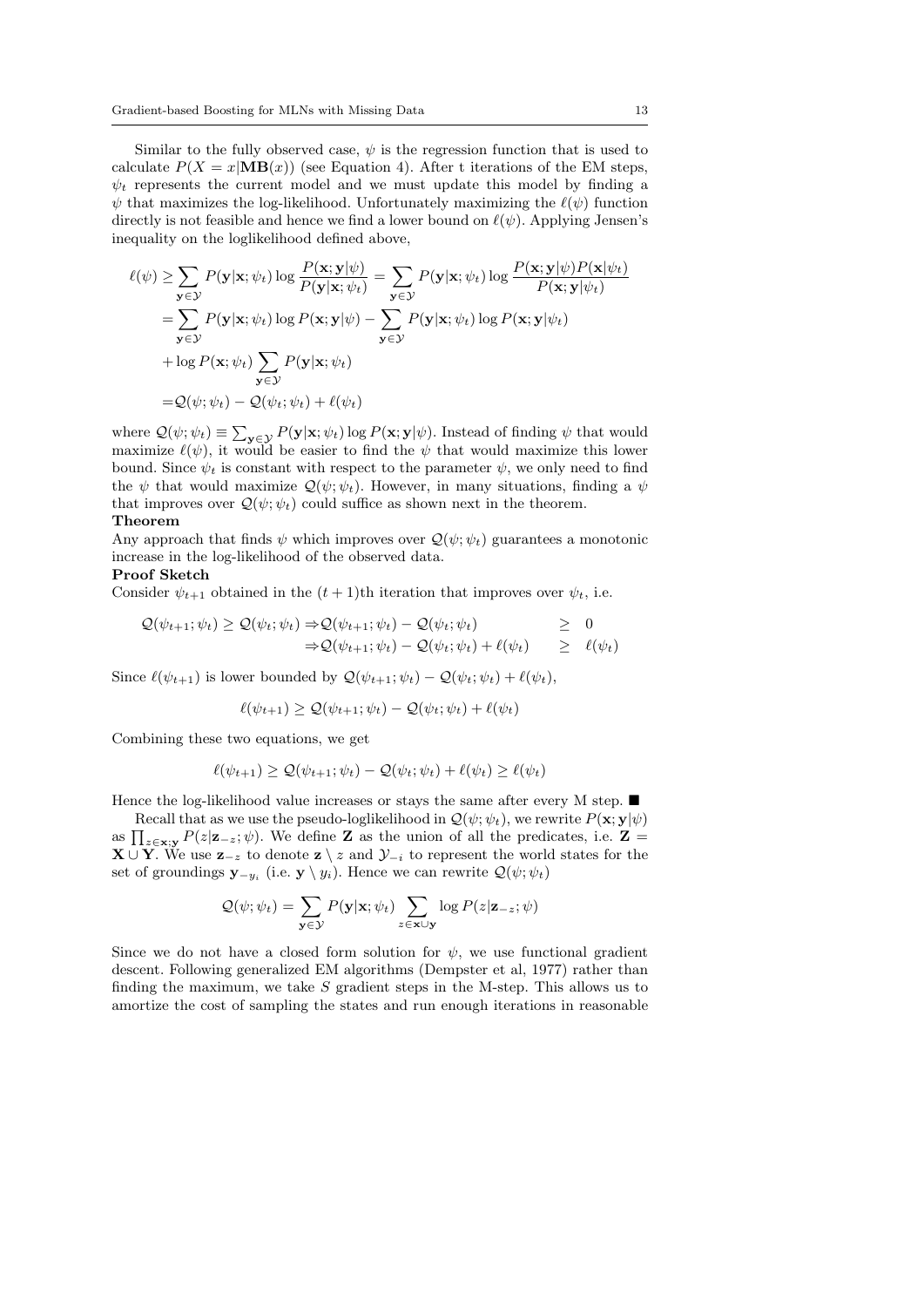Algorithm 4 updateModel(W,  $\psi$ )

1:  $S := 2$  b Number of trees learned in M-step 2: for  $i \leq S$  do  $\qquad \qquad \qquad \triangleright$  Iterate over target and hidden predicates, P 3: for  $p \in P$  do  $\triangleright E_p :=$  Downsampled groundings of p 4:  $\overrightarrow{D}_p := \text{buildDataset}(E_p, W, \psi)$ <br>5:  $T_n := \text{learnTree}(D_n)$ 5:  $T_p := learnTree(D_p)$ <br>6:  $\psi = \psi + T_n$  $\psi = \psi + T_p$ 7: end for  $8$  end for 9: return  $\n *u*$ 

time without making the model too large. While learning MLNs, each gradient step was approximated by a single tree. Thus, we learn  $S$  trees in every M-step.

We present our proposed approach for updating the model in Algorithm 4. We iterate through all the query and hidden predicates and learn one tree for each predicate. We compute the gradients for the groundings of predicate p given by  $E_p$ , using the world states W and current model  $\psi$ . We then learn a relational regression tree using this dataset and add it to our current model. The learnTree function uses different scoring functions depending on the model as we show later. The set  $E_p$  may not contain all the groundings of the predicate p, since we downsample the negative examples during every iteration by randomly selecting the negatives so that there are twice as many negative as positive examples. Relational datasets generally have many more negatives than positives and learning methods perform better if the majority class is downsampled (Chan and Stolfo, 1998).

Next, we need to compute the gradients for each example (i.e. hidden and observed groundings of the target and hidden predicates) which will be used to learn the next regression tree  $(T_p)$ . The value returned by the  $\psi$  function also depends on other ground literals, since their values will influence the path taken in the regression tree. In the previous section, we included them as arguments to the function definition, i.e.  $\psi(x;MB(x))$ . But  $MB(x)$  is observed and has the same values across all examples (the blanket varies across examples but the ground literal values are the same) and so the function can be simplified to  $\psi(x)$ . However, with missing data, the assignment to the hidden variables y is not constant as each assignment to y may return a different value for a given example (due to different paths). Hence, we include the assignment to the hidden variables in our function  $(\psi(x; y))$  and compute the gradients for an example and hidden state assignment.

## 4.2 Gradients for hidden groundings

We now derive the gradients of  $\mathcal Q$  w.r.t the hidden groundings by taking partial derivatives of Q w.r.t  $\psi(y_i; \mathbf{y}_{-i})$  where  $y_i$  is a hidden grounding. The value of  $\psi(y_i; \mathbf{y}_{-i})$  is only used to calculate  $P(y_i|\mathbf{x}, \mathbf{y}_{-i}; \psi)$  for two world states: where  $y_i$ is true and where  $y_i$  is false. So the gradient w.r.t.  $\psi(y_i; \mathbf{y}_{-i})$  can be calculated as

$$
\frac{\partial \mathcal{Q}(\psi; \psi_t)}{\psi(y_i; \mathbf{y}_{-i})} = P(y_i = 1, \mathbf{y}_{-i} | \mathbf{x}; \psi_t) \frac{\partial \log P(y_i = 1 | \mathbf{x}, \mathbf{y}_{-i}; \psi)}{\partial \psi(y_i; \mathbf{y}_{-i})} + P(y_i = 0, \mathbf{y}_{-i} | \mathbf{x}; \psi_t) \frac{\partial \log P(y_i = 0 | \mathbf{x}, \mathbf{y}_{-i}; \psi)}{\partial \psi(y_i; \mathbf{y}_{-i})}
$$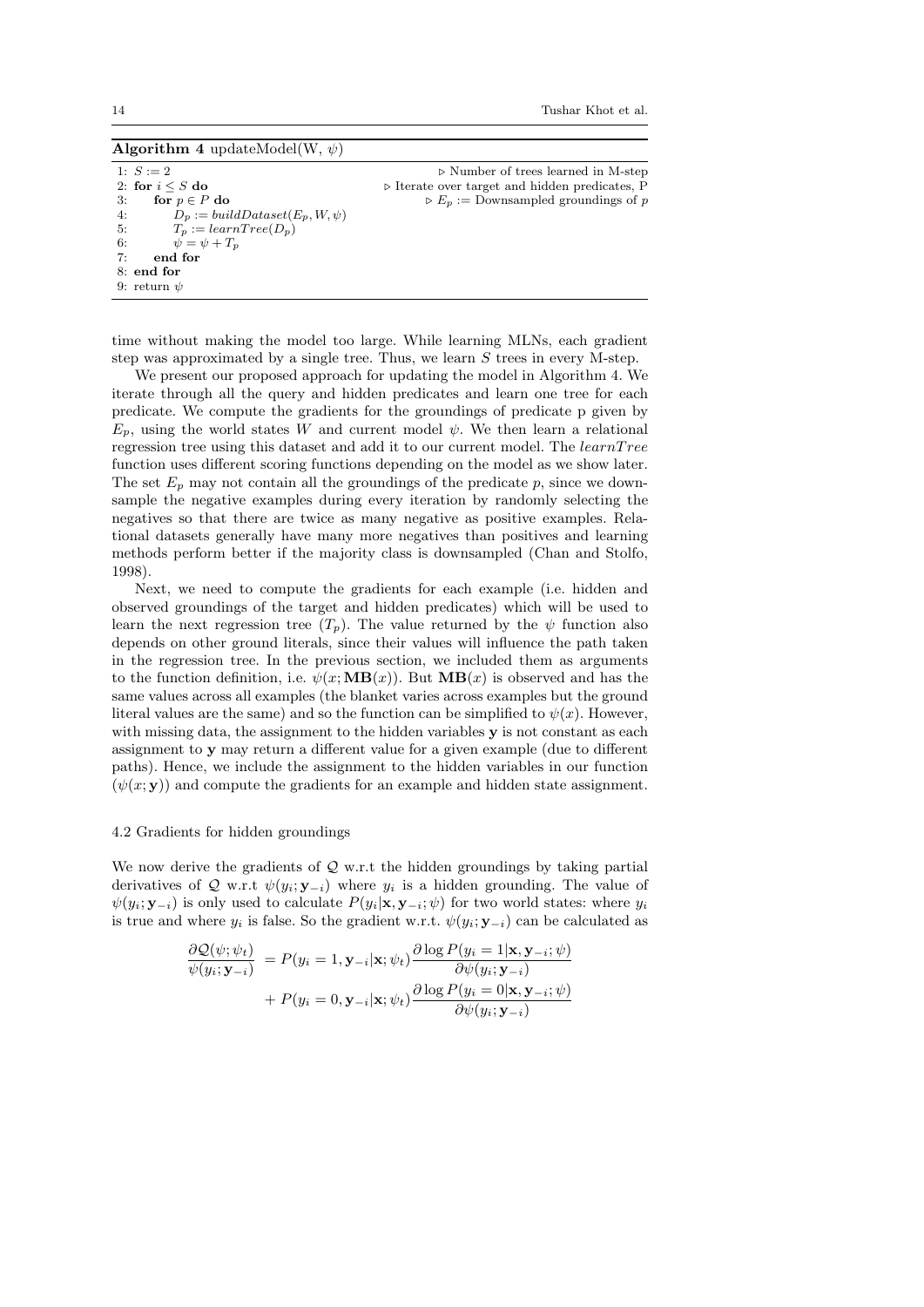As shown before, the gradients correspond to the difference between the true value of  $y_i$  and the current predicted probability of  $y_i$  (i.e.  $I(y_i = y) - P(y_i = y)$ ). As we have terms involving  $P(y_i)$  for each value of  $y_i$ , we get two gradient terms.

$$
P(y_i = 1, \mathbf{y}_{-i} | \mathbf{x}; \psi_t) (1 - P(y_i = 1 | \mathbf{x}, \mathbf{y}_{-i}; \psi))
$$
  
+ 
$$
P(y_i = 0, \mathbf{y}_{-i} | \mathbf{x}; \psi_t) (0 - P(y_i = 1 | \mathbf{x}, \mathbf{y}_{-i}; \psi))
$$
  
= 
$$
P(y_i = 1, \mathbf{y}_{-i} | \mathbf{x}; \psi_t) - P(\mathbf{y}_{-i} | \mathbf{x}; \psi_t) P(y_i = 1 | \mathbf{x}, \mathbf{y}_{-i}; \psi))
$$
(7)

With the PLL assumption, the gradients can be written as  $\prod_{j\neq i} P(y_j | \mathbf{x}, \mathbf{y}_{-j}; \psi_t)$  $[P(y_i = 1 | \mathbf{x}, \mathbf{y}_{-i}; \psi_t) - P(y_i = 1 | \mathbf{x}, \mathbf{y}_{-i}; \psi)]$ . Intuitively, the gradients correspond to the difference between the probability predictions weighted by the probability of the hidden state assignment.

## 4.3 Gradients for observed groundings

To compute the gradients for the observed groundings, we take partial derivatives of Q with respect to  $\psi(x_i; y)$  where  $x_i$  is observed in the data. Similar to the gradients for hidden groundings, we use y as an argument in the  $\psi$  function and only consider the world states that matches with the given argument. The gradient w.r.t.  $\psi(x_i; \mathbf{y})$  can be calculated as

$$
\frac{\partial \mathcal{Q}(\psi; \psi_t)}{\psi(x_i; \mathbf{y})} = P(\mathbf{y}|\mathbf{x}; \psi_t) \frac{\partial \log P(x_i|\mathbf{x}_{-i}, \mathbf{y}; \psi)}{\partial \psi(x_i; \mathbf{y})}
$$
(8)

$$
= P(\mathbf{y}|\mathbf{x}; \psi_t) [I(x_i) - P(x_i = 1|\mathbf{z}_{-x_i}; \psi)] \tag{9}
$$

Similar to the hidden groundings, the gradients correspond to the difference between the predictions weighted by the probability of the hidden state assignment.

#### 4.4 Regression tree learning

The input examples to our regression tree learner are of the form  $\langle z; \mathbf{y}, \Delta \rangle$ . For every ground literal  $z \in \mathbf{x} \cup \mathbf{y}$ , we calculate the gradients for an assignment to the hidden variables. Algorithm 5 describes the  $buildDataset$  function used to generate these examples. For every ground literal  $e$  and every world state  $w$  (i.e.,  $\mathbf{y}$ ), we compute the gradient of the example  $(gradient(e, w))$ . For examples that are observed, we use equation 9 to compute  $gradient(e, w)$  and for examples that are hidden, we use equation 7. Similar to our structure learning approach, we use only

Algorithm 5 buildDataset $(E_p, W, \psi)$ 

```
1: D_p := \emptyset2: for e \in E_p do<br>3: for w \in Wfor w \in W do
4: \Delta_e := gradient(e, w)5: D_p := D_p \cup \langle e; w \rangle, \Delta_e ><br>6: end for
        end for
7: end for
8: return D_r
```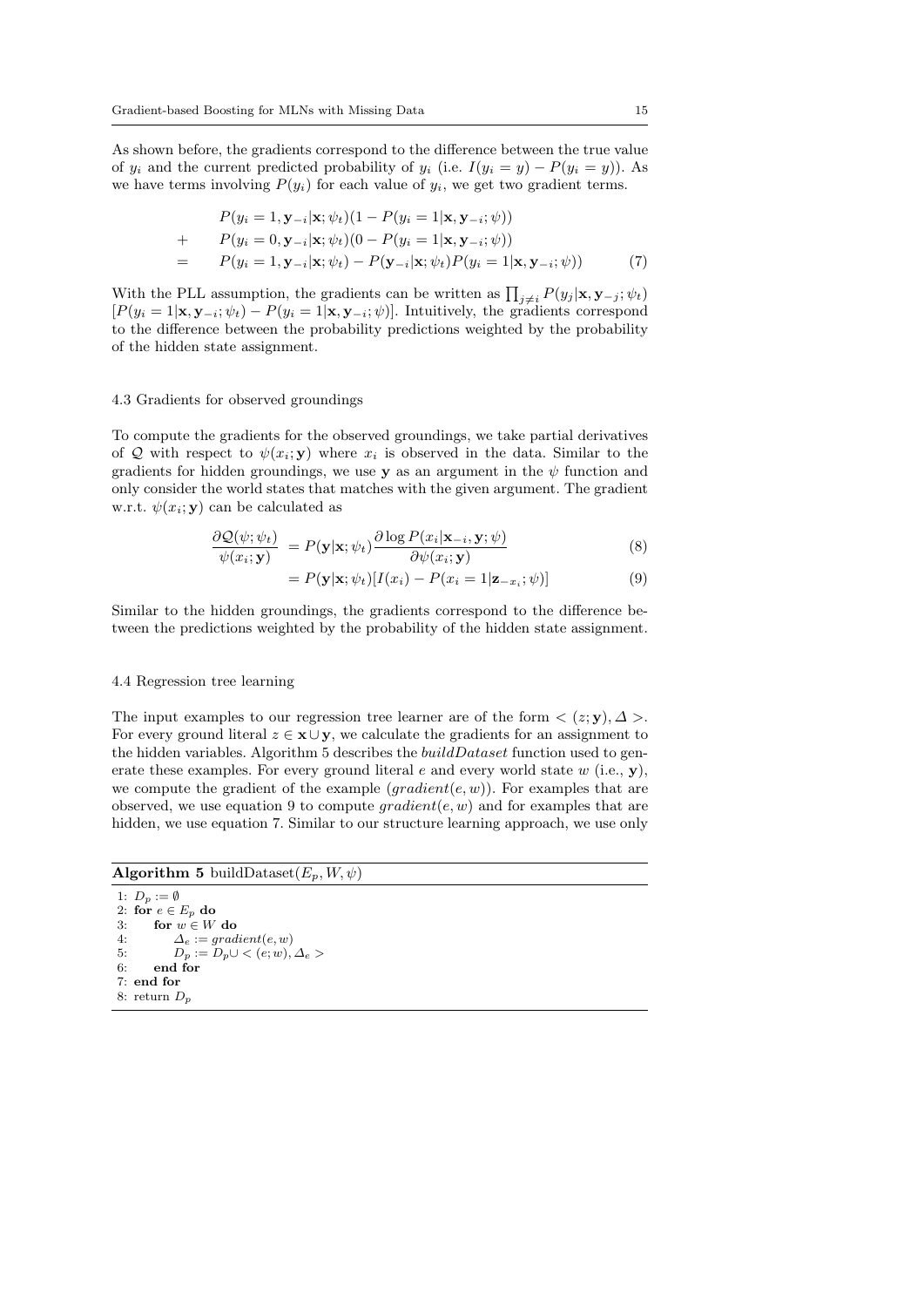a subset of the examples for learning the regression function. Apart from subsampling the ground literals, we also pick  $|W|$  hidden state assignments from  $\mathcal Y$ . Since our gradients are weighted by the probability of the hidden state assignment y, an unlikely assignment will result in small gradients and thereby have little influence on the learned tree. Hence, we use Gibbs sampling to sample the most likely hidden state assignments. Also we approximate the joint probability of an hidden state assignment with the pseudo-likelihood, i.e.  $P(\mathbf{y}|\mathbf{x}; \psi_t) = \prod_i P(y_i|\mathbf{x}, \mathbf{y}_{-i}; \psi_t)$ .

To summarize, we learn RRTs for the gradients presented with the modified scoring function. To compute the marginal probability of any example, trees for all the predicates would be used. Hence while learning, a single tree is learned for each predicate and the gradients are computed based on the trees learned till the current iteration. We resample the hidden states after two such iterations over the target and hidden predicates.

#### 4.5 Adapting RFGB-EM for other SRL models

Natarajan et al. (2012) describe learning RDNs using functional-gradient boosting where all the trees are learned for a target predicate before the next predicate. Since the gradients for each predicate are independent of the model for other predicates, one can learn all the trees independently. We, on the other hand, update the hidden world states after every two iterations (note  $S = 2$ ) and hence for every predicate we learn two trees at a time. We then resample the hidden states and use the sampled states for the next two iterations. Unlike RFGB for MLNs presented before, we use RRTs with the weighted variance scoring function for fitting the gradients for each example. The  $learnTree$  function in Algorithm 4 can use any off-the-shelf learner. The key difference to the approach by Natarajan et al. (2012) is that we learn only two trees at a time and iterate through all the predicates.

For imitation learning, similar to the RDN case, we are learning the distribution over the actions for every state using the training trajectories provided. The set of predicates, P contains all the action predicates and the hidden predicates. We can then learn RRTs to predict each action while updating the hidden values. Natarajan et al. (2011) learned all the trees for each action independently whereas we learn two trees for every predicate before resampling the hidden ones.

#### 5 Experimental Results

We now present the results of experiments in two settings (1) RFGB for MLNs with no hidden data and (2) RFGB-EM for MLNs, RDN and imitation learning in the presence of hidden data<sup>2</sup>. For measuring performance across multiple approaches and multiple data sets, generally we use the AUC-PR (Area under the Precision-Recall curve) and CLL (Conditional log-likelihood) values. A major strength of PR curves is that they ignore the impact of correctly labeling negative examples and instead focus on the typically rarer and yet more important, positive examples. Hence, we not only present the CLL values, but also the AUC-PR values that are shown to be more conservative estimate of the performance compared to AUC-ROC (Davis and Goadrich, 2006).

<sup>2</sup> Software and datasets available at http://pages.cs.wisc.edu/∼tushar/Boostr/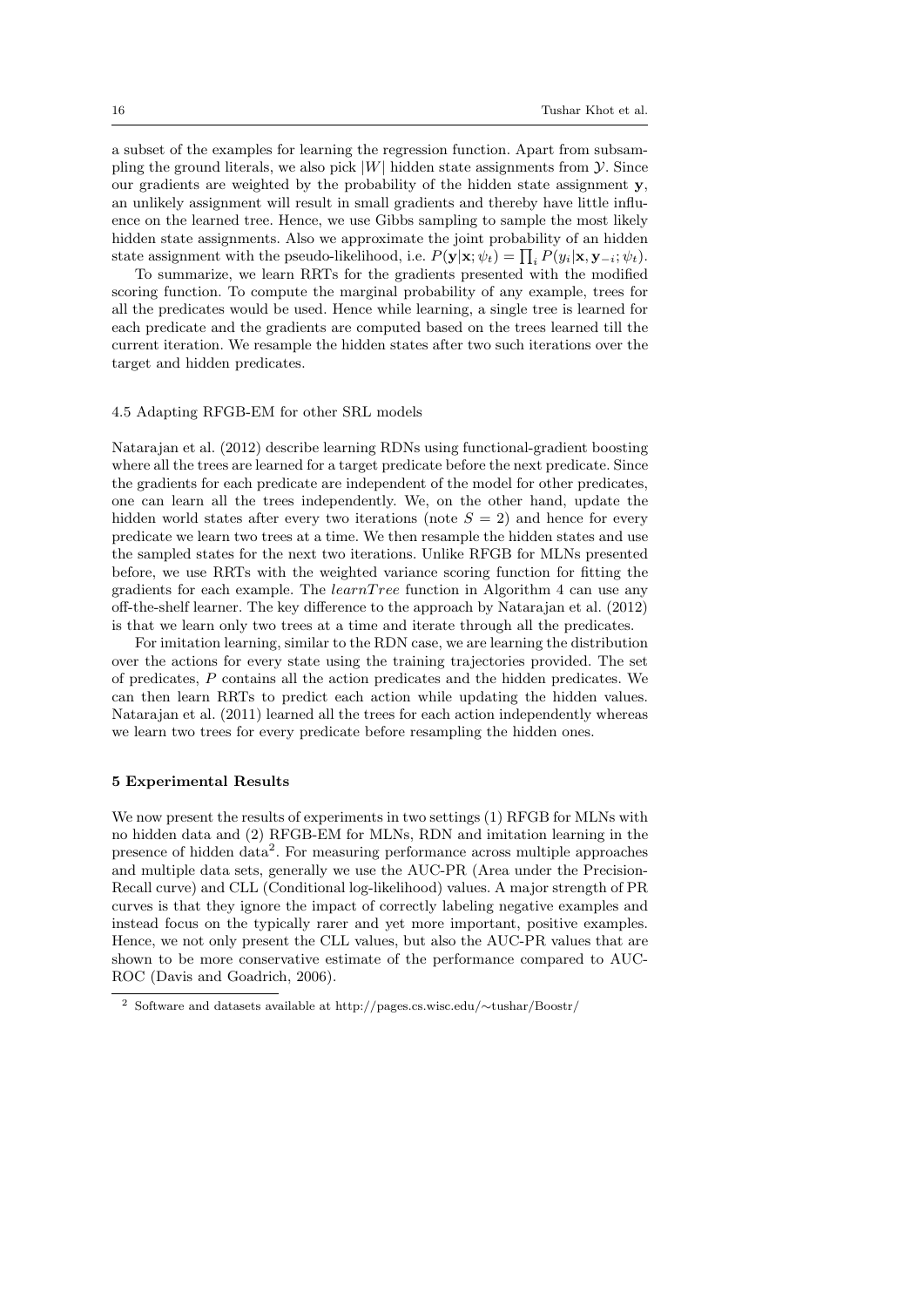In all our experiments, we present the numbers in bold whenever they are statistically significantly better than the baseline approaches. We used the paired t-test with p-value=0.05 for determining statistical significance. Additional details specific to individual experiments are described in the respective subsections.

## 5.1 Experimental Results - Fully Observable Case

We compare our two boosting algorithms - tree-based (MLN-BT) and clause-based (MLN-BC) to four state-of-the-art MLN structure learning methods: LHL (Kok and Domingos, 2009), BUSL (Mihalkova and Mooney, 2007), Motif-S (short rules) and Motif-L (long rules) (Kok and Domingos, 2010) on three datasets. Additional experiments on Cora dataset can be found in our previous paper (Khot et al, 2011). We employed the default settings of Alchemy (Kok et al, 2010) for weight learning on all the datasets, unless mentioned otherwise. We set the multipleDatabases flag to true for weight learning. For inference, we used MC-SAT sampling with 1 million sampling steps or 24 hours whichever occurs earlier. For learning structure using motifs, we used the settings provided by Kok and Domingos (Kok and Domingos, 2010). While employing LHL and BUSL for structure learning, we used the default settings in Alchemy. We set the maximum number of leaves in MLN-BT to 8 and maximum number of clauses to 3 in MLN-BC. The beam-width was set to 10 and maximum clause length was set to 3 for MLN-BC. We used 20 gradient steps on all the boosting approaches. Since we ran the experiments on a heterogenous cluster of machines, we do not report the learning time for the larger IMDB dataset. For the Alchemy-based structure-learning algorithms, we tried several different weight learning methods such as conjugate gradient and voted perceptron. We then present the ones with the best results.

#### 5.1.1 UW-CSE dataset

The goal in the UW data set (Richardson and Domingos, 2006) is to predict the advisedBy relationship between a student and a professor. The data set consists of details of professors, students and courses from five different sub-areas of computer science (AI, programming languages, theory, system and graphics). Predicates include professor, student, publication, advisedBy, hasPosition, project-Member, yearsInProgram, courseLevel, taughtBy and teachingAssistant. Our task is to learn using the other predicates, to predict the advisedBy relation. We employ five-fold cross validation where we learn from four areas and predict on the other area. We also compared against the handcoded MLN available on Alchemy's website with discriminative weight learning (shown as *Alchemy-D* in the tables). We were unable to get BUSL to run due to segmentation fault issues.

Table 1 presents the AUC and CLL values, along with the training time taken by each method averaged over five-folds. The training time does not change for the different test-sets. As can be seen, for the complete dataset both boosting approaches (MLN-BT and MLN-BC) perform better than other MLN learning techniques on the AUC-PR values. Current MLN learning algorithms on the other hand are able to achieve lower CLL values over the complete dataset by pushing the probabilities to 0, but are not able to differentiate between positive and negative examples as shown by the low AUC-PR values.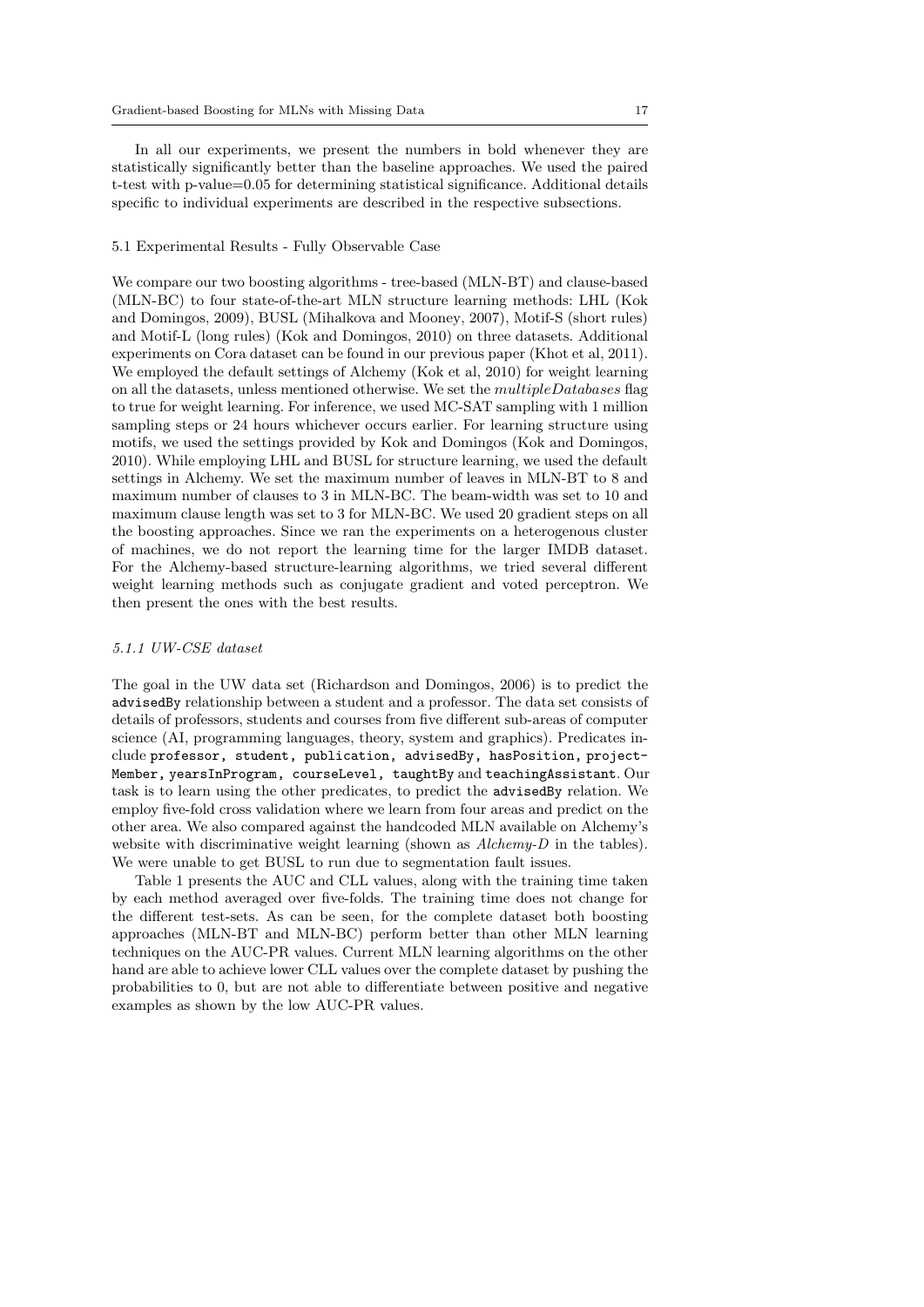|           |                 | 2X negatives     | All negatives   | Training         |                    |
|-----------|-----------------|------------------|-----------------|------------------|--------------------|
| Algo      | $AUC-PR$        | CLL              | AUC-PR          | <b>CLL</b>       | Time               |
| MLN-BT    | $0.94 \pm 0.06$ | $-0.52 + 0.45$   | $0.21 \pm 0.17$ | $-0.46 \pm 0.36$ | $18.4 \text{ sec}$ |
| MLN-BC    | $0.95 \pm 0.05$ | $-0.30 \pm 0.06$ | $0.22 + 0.17$   | $-0.47 \pm 0.14$ | $33.3 \text{ sec}$ |
| Motif-S   | $0.43 \pm 0.03$ | $-3.23 \pm 0.78$ | $0.01 \pm 0.00$ | $-0.06 \pm 0.03$ | $1.8$ hrs          |
| Motif-L   | $0.27 \pm 0.06$ | $-3.60 \pm 0.56$ | $0.01 \pm 0.00$ | $-0.07 \pm 0.02$ | $10.1$ hrs         |
| Alchemy-D | $0.31 \pm 0.10$ | $-3.90 \pm 0.41$ | $0.01 \pm 0.00$ | $-0.08 \pm 0.02$ | $7.1$ hrs          |
| LHL.      | $0.42 \pm 0.10$ | $-2.94 \pm 0.31$ | $0.01 \pm 0.01$ | $-0.06 \pm 0.02$ | $37.2 \text{ sec}$ |

Table 1: Results on UW data set

When we reduce the negatives in the test set to twice the number of positives, the boosting techniques dominate on both the AUC-PR and CLL values, while the other techniques, which cannot differentiate between the examples, have poor CLL values. Also, there is no significant difference between learning the trees or the clauses in the case of boosting MLNs. On this domain, RDNs are able to model the data better than MLNs. Boosted RDNs achieve an AUC-PR of  $0.95 \pm 0.03$  and CLL of  $-0.17 \pm 0.03$  for 2X negatives (Natarajan et al, 2012).

We performed additional experiments on this data set to understand the impact of number of trees on the predictive performance. Figures 3 and 4 present the CLL and AUC-PR values averaged over 30 runs as a function of the number of trees. As can be seen, CLL values improve as the number of trees increase. This is due to the fact that adding more trees amounts to moving the likelihood of the examples towards 1. On the other hand, the AUC-PR values increase for the first few trees. After a small amount of trees (in this case around 6), the value has plateaued. In all our experiments, we observed that increasing the number of trees beyond 20 had no significant impact in AUC-PR values. Our results show that with a small number of trees, the boosting-based methods are able to achieve reasonable predictive performance.



Fig. 3: Num trees vs. CLL for UW Fig. 4: Num trees vs. AUC-PR for UW

## 5.1.2 IMDB dataset

The IMDB dataset was first used by Mihalkova and Mooney (2007) and contains five predicates: actor, director, genre, gender and workedUnder. We do not evaluate the actor and director predicates as they are mutually exclusive facts in this dataset and easy to learn for all the methods. Also since gender can take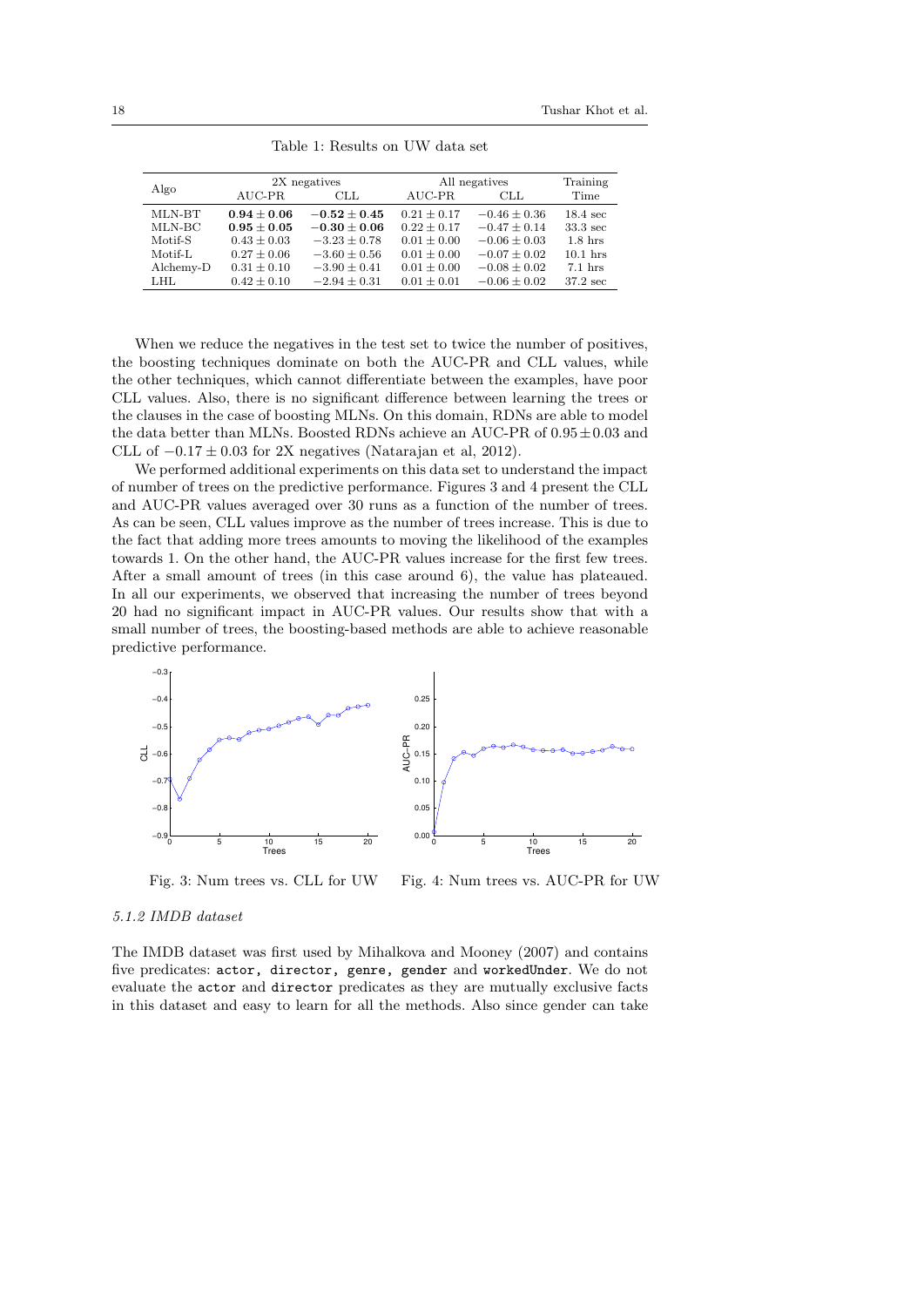only two values, we convert the gender(person,gender) predicate to a single argument predicate female gender(person). Following Kok and Domingos (2009), we omitted the four equality predicates. Our goal was to predict workedUnder, genre and gender given all the other predicates as evidence. We conducted fivefold cross-validation and averaged the results across all the folds. We perform inference over every predicate given all other predicates as evidence.

|           |                 | AUC-PR          |                 |                  | CLL              |                  |
|-----------|-----------------|-----------------|-----------------|------------------|------------------|------------------|
| Algorithm | workedUnder     | genre           | gender          | workedUnder      | genre            | gender           |
| MLN-BT    | $0.90 \pm 0.07$ | $0.94 \pm 0.08$ | $0.45 \pm 0.06$ | $-0.18 \pm 0.06$ | $-0.20 \pm 0.09$ | $-0.62 \pm 0.05$ |
| MLN-BC    | $1.00 \pm 0.00$ | $1.00 \pm 0.00$ | $0.39 + 0.07$   | $-0.11 + 0.04$   | $-0.12 + 0.08$   | $-0.84 \pm 0.21$ |
| RDN-B     | $0.99 \pm 0.02$ | $0.91 \pm 0.12$ | $0.46 \pm 0.18$ | $-0.88 + 0.20$   | $-0.25 + 0.22$   | $-0.76 \pm 0.16$ |
| BUSL.     | $0.89 + 0.11$   | $0.94 \pm 0.08$ | $0.44 + 0.08$   | $-0.56 + 0.05$   | $-0.27 + 0.09$   | $-0.69 + 0.01$   |
| LHL.      | $1.00 \pm 0.00$ | $0.37 \pm 0.09$ | $0.39 \pm 0.12$ | $-0.02 \pm 0.01$ | $-1.13 \pm 0.23$ | $-0.73 \pm 0.05$ |
| Motif-S   | $0.56 + 0.16$   | $0.52 \pm 0.29$ | $0.48 + 0.08$   | $-2.73 + 1.66$   | $-3.99 + 2.70$   | $-0.71 + 0.08$   |
| Motif-L   | $0.48 \pm 0.27$ | $0.39 \pm 0.03$ | $0.46 \pm 0.08$ | $-2.30 \pm 1.16$ | $-2.32 + 1.15$   | $-0.69 \pm 0.06$ |

Table 2: Results on IMDB data set

Table 2 shows the AUC values for the three predicates: workedUnder, genre and gender. The boosting approaches perform better on average, on both the AUC and CLL values, than the other methods. The BUSL method seems to exhibit the best performance of the prior structure-learning methods in this domain. Our boosting algorithms seem to be comparable or better than BUSL on all the predicates. For workedUnder, LHL has comparable AUC values to the boosting approaches, while it is clearly worse on the other predicates. There is no significant difference between the two versions of the boosting algorithms.

The other question that we consider in this domain is: how do boosted MLNs compare against boosted RDNs (Natarajan et al, 2012)? To answer this question, we compared our proposed methods against boosted RDNs (RDN-B). As can be seen from Table 2, the MLN-based methods are marginally better than the boosted RDNs for predicting workedUnder predicate, while comparable for others.

#### 5.1.3 WebKB dataset

The WebKB dataset was first created by Craven et al. (1998) and contains information about department webpages and the links between them. It also contains the categories for each webpage and the words within each page. This dataset was converted by Mihalkova and Mooney(2007) to contain only the category of each webpage and links between these pages. They created the following predicates: Student(A), Faculty(A), CourseTA(C, A), CourseProf(C, A), Project(P, A) and SamePerson(A, B) from these webpages. The textual information was ignored. We removed the SamePerson(A, B) predicate as it only had groundings with both the arguments being exactly same (i.e.,  $\text{SamePerson}(A, A)$ ).

We evaluated all the methods over the CourseProf and CourseTA predicates since all other predicates had trivial rules such as  $\text{courseTA}(C, A) \rightarrow \text{Student}(A)$ . We performed four-fold cross-validation where each fold corresponds to one university. We do not present the performance of BUSL and Motif-S because the algorithms were unable to learn any useful rules and had a AUC-PR value of 0.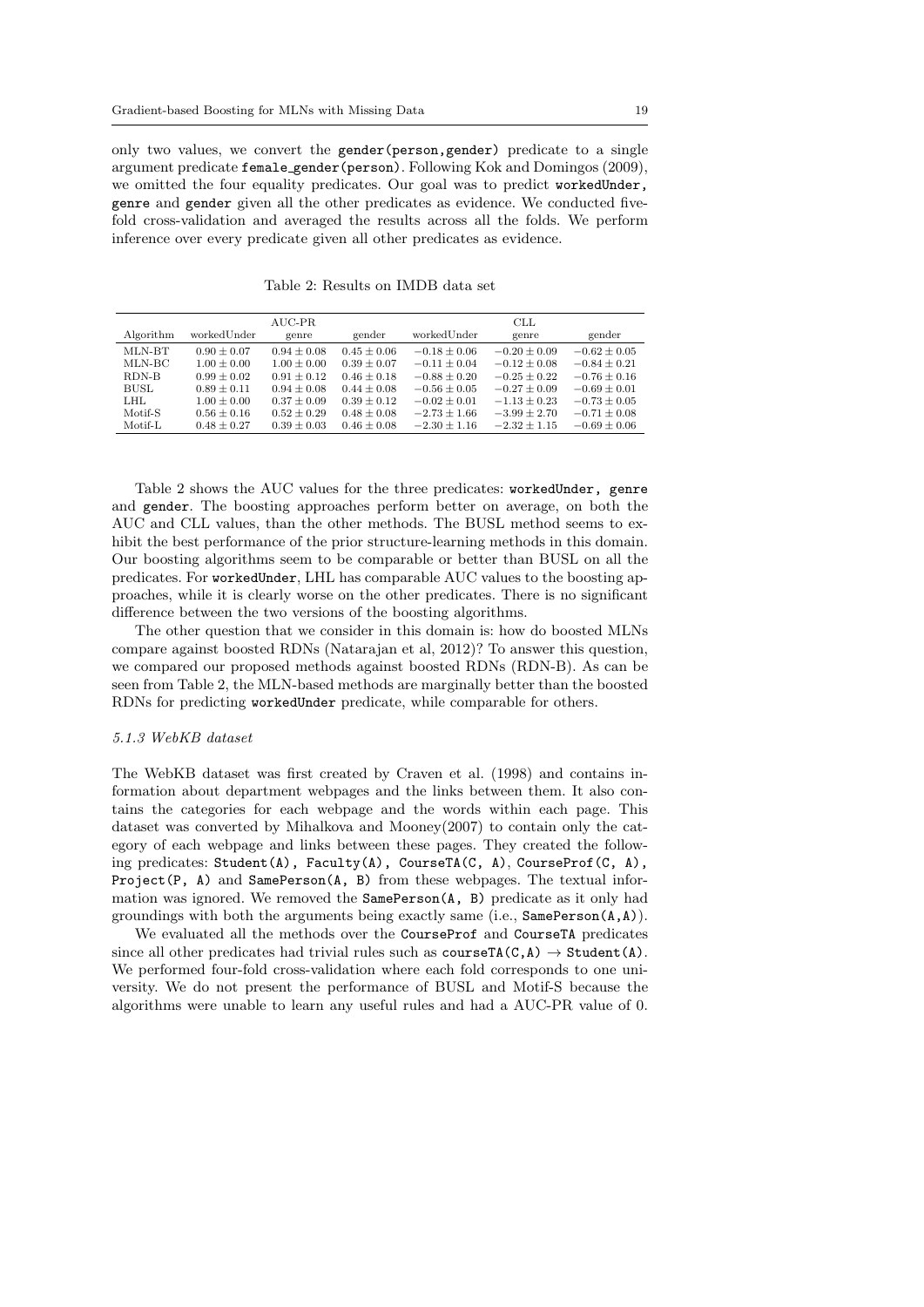|         |                        | AUC-PR          | CLL.             |                    |  |
|---------|------------------------|-----------------|------------------|--------------------|--|
|         | courseTA<br>courseProf |                 | courseTA         | courseProf         |  |
| MLN-BT  | $0.005 + 0.003$        | $0.029 + 0.005$ | $-0.359 + 0.041$ | $-0.334 + 0.068$   |  |
| MLN-BC  | $0.004 + 0.002$        | $0.027 + 0.007$ | $-0.479 + 0.041$ | $-0.304 + 0.010$   |  |
| LHL.    | $0.004 + 0.002$        | $0.007 + 0.002$ | $-0.023 + 0.011$ | $-0.029 + 0.005$   |  |
| Motif-L | $0.003 \pm 0.002$      | $0.017 + 0.009$ | $-0.024 + 0.011$ | $-0.029 \pm 0.005$ |  |

Table 3: Results on the WebKB data set with all negatives

Table 4: Results on the WebKB data set with 2x negatives

|         |                        | AUC-PR            | CLL.               |                    |
|---------|------------------------|-------------------|--------------------|--------------------|
|         | courseTA<br>courseProf |                   | courseTA           | courseProf         |
| MLN-BT  | $0.426 + 0.027$        | $0.738 + 0.034$   | $-0.603 + 0.057$   | $-0.406 + 0.050$   |
| MLN-BC  | $0.379 + 0.031$        | $0.750 + 0.110$   | $-0.656 + 0.012$   | $-0.357 + 0.045$   |
| LHL.    | $0.350 + 0.046$        | $0.460 + 0.036$   | $-2.274 \pm 0.102$ | $-2.243 + 0.104$   |
| Motif-L | $0.332 + 0.014$        | $0.637 \pm 0.219$ | $-2.282 \pm 0.110$ | $-2.198 \pm 0.105$ |

Table 3 and 4 presents the results of the different algorithms in this domain. As with UW data set we present two different cases here. Table 3 uses the data set with all the negative examples in the test set and Table 4 uses the data set with twice the number of negatives as positives. Similar to the earlier case, in the test set with all negatives, current MLN methods such as LHL and Motifs exhibit good performance for the CLL evaluation measure for both the courseTA and courseProf predicates. On the other hand, the AUC-PR values are lower than that of our boosting-based methods. This difference is magnified when we limit the number of negatives to twice the number of positives. In the latter case, even the CLL for the current MLN structure learning algorithms are significantly worse than our boosting methods. There is no statistically significant difference between the performance of the boosting methods. Our current results show that employing a test set with a reasonable distribution of the classes yields a better insight into the difference in the performance of the learning algorithms. In terms of average learning time for these approaches, MLN-BC takes 22 seconds, MLN-BT takes 47.5 seconds and LHL (fastest baseline in UW-CSE) takes 60.5 seconds.

Precision-Recall curves We also present the PR curves for the first fold on the advisedBy predicate in UW in Figure 5(a), the courseTA predicate in Web-KB in Figure 5(b), and workedUnder predicate in IMDB in Figure 5(c). We only show the curves for the best previously published structure-learning methods. Our algorithms exhibit a clear superior performance especially in the high-recall regions.

#### 5.2 Experimental Results - Hidden Data Case

We now present the results of our EM approach on four different problems for the partially observable data case. We present results for structural EM (SEM) with a suffix to indicate the number of hidden state samples used, i.e.  $|W|$  mentioned in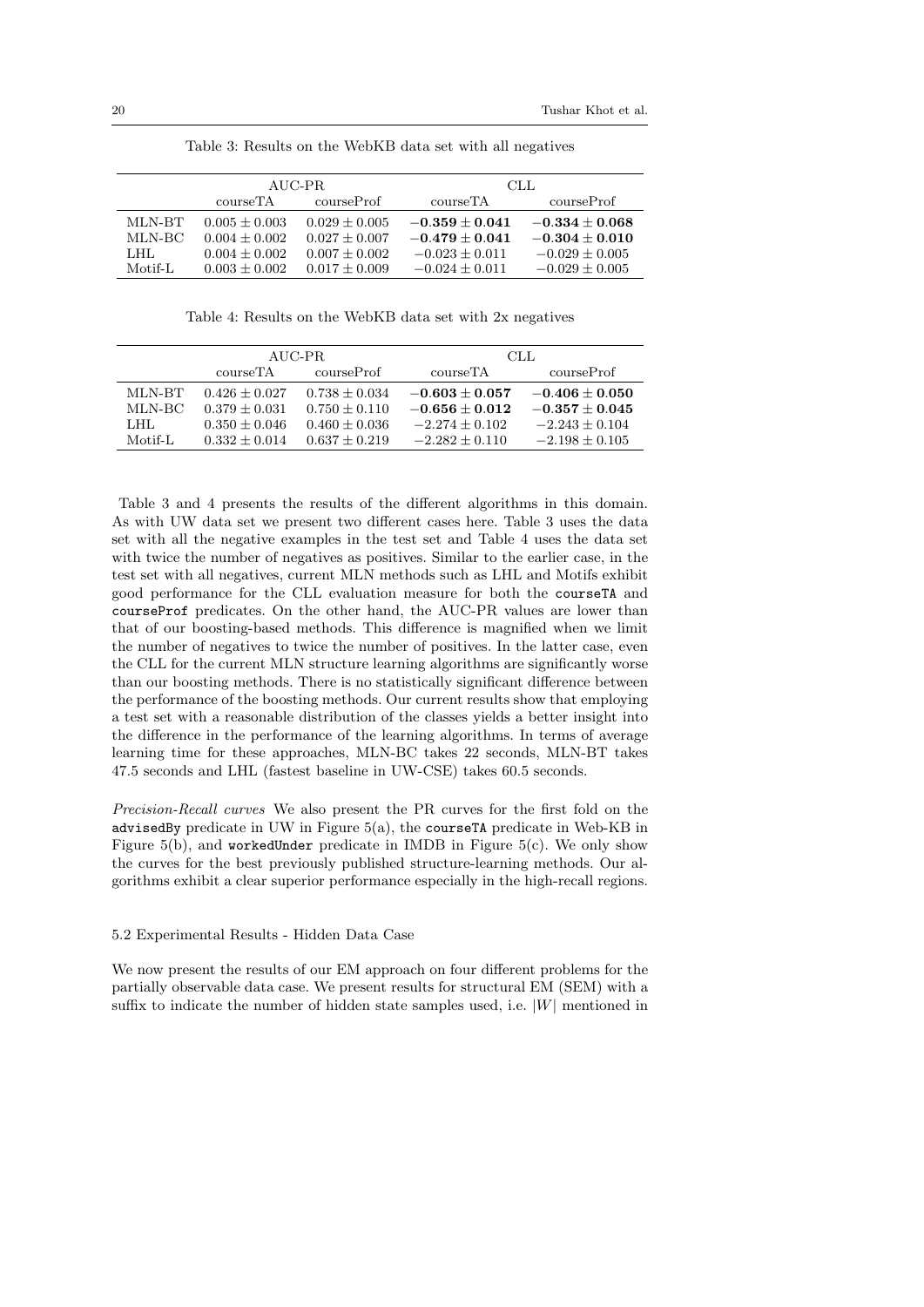

Fig. 5: PR Curves for Some Domain - Predicate Pairs

the Section 4 (e.g. SEM-10 uses ten samples while SEM-1 uses the single MAP estimate). SEM-10 corresponds to the soft-EM approach whereas SEM-1 corresponds to the hard-EM approach. We also present the results of using RFGB without using EM while setting all hidden groundings to false, i.e. using the closed world assumption (denoted as CWA). These methods are essentially the prior work on RDNs (Natarajan et al, 2012), MLNs (Section 3) and imitation learning (Natarajan et al, 2011). Each of these methods were run for 10 gradient iterations. In these experiments we attempt to empirically investigate the following questions:

Q1: Can removing CWA for relational structure learning improve the performance? Q2: Can soft-EM outperform hard-EM in relational domains?

## 5.2.1 Disjunctive dataset

We generated a simple synthetic dataset to compare SEM against CWA using RDNs as the base model. We used three predicates  $q(X, Y)$ ,  $r(X, Y)$  and  $s(X)$ . The range of X was 1, ..., 100, and varied Y to have four different values  $|Y| \in$  $\{1, 3, 5, 10\}$  as shown in Figure 6. We treated the predicate r as hidden and the goal was to predict s. To generate the training data, we used a distribution  $P(r|q)$ . We then combine  $r(X, Y)$  for different values of Y using an OR condition to generate  $s(X)$ . Hence  $s(X)$  given  $r(X,Y)$  is a deterministic rule where  $s(X)$  is true if for some Y,  $r(X, Y)$  is true. We generated 10 synthetic datasets with randomly sampled hidden data, trained one model on each dataset and evaluated each model on the other nine datasets. We average the results from all these runs. We used this synthetic dataset as it allows us to evaluate approaches against varying importance of accurately predicting the missing data.

The results on this domain are presented in Figure 6 (higher is better). We hide 20% and 40% of the groundings of the hidden predicates to simulate different levels of missing data. We only present the CLL values since the AUC-PR values are nearly equal for all the approaches. The EM approaches outperform CWA in all scenarios thereby affirmatively answering Q1 for this domain. SEM-10 outperforms both *SEM-1* and *CWA* methods on this dataset for  $|Y| = 1$  and  $|Y| = 3$ , whereas SEM-1 outperforms the others for  $|Y| = 10$ . Although the difference is very small in some cases, it is statistically significant (except for  $|Y| = 5$  where SEM-10 has similar performance to SEM-1).

As we increase the number of values that can be taken by  $Y$ , we increase the number of possible hidden states. With just 10 samples, SEM-10 is able to capture a relatively large space of the possible assignments to the hidden states for  $Y = 1$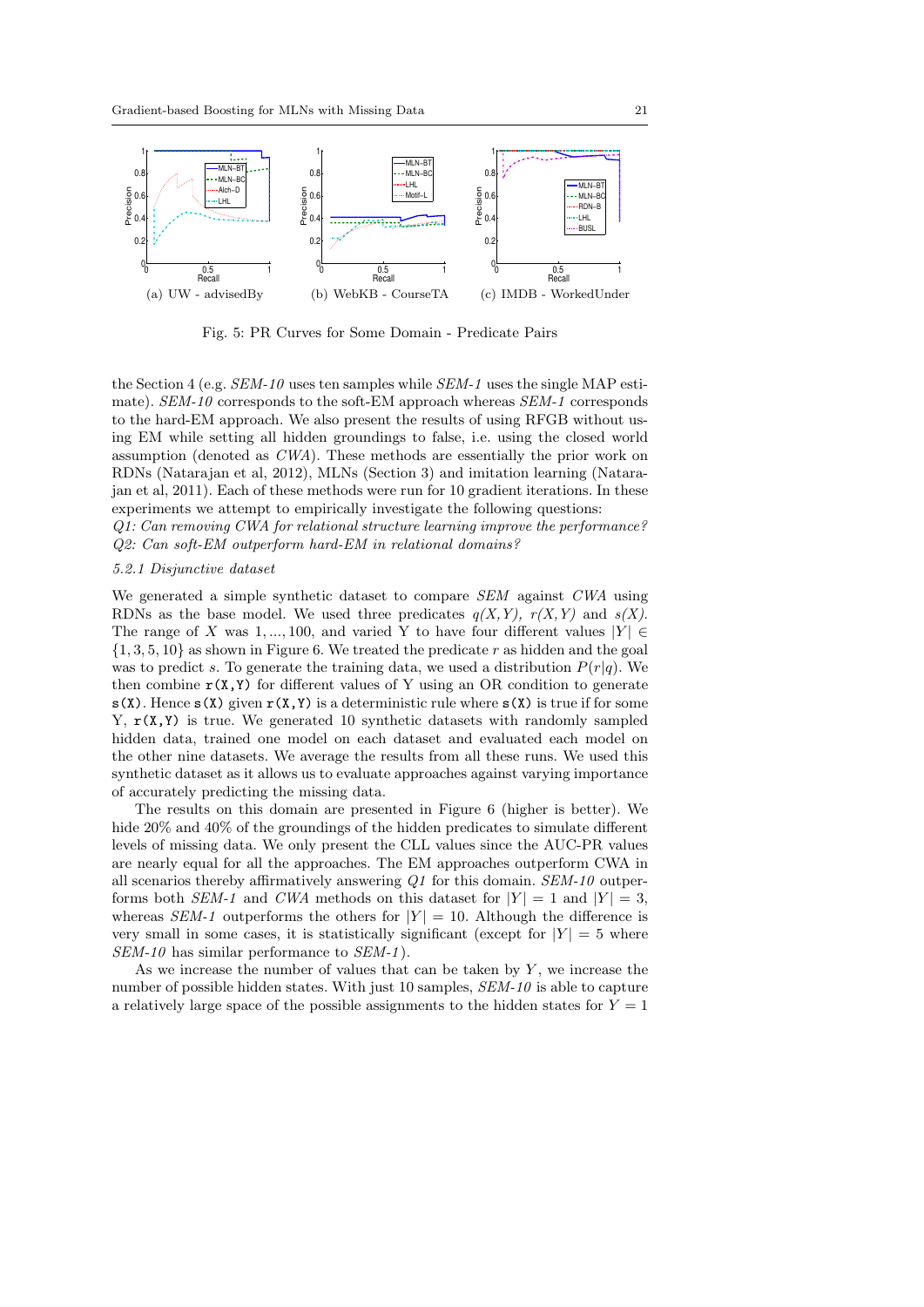

Fig. 6: Results on the Disjunctive dataset.

and  $Y = 3$ . On the other hand for  $Y = 10$ , both *SEM-10* and *SEM-1* capture a very small number of hidden state assignments compared to the total number of possible assignments. As a result, the simpler SEM-1 is able to perform better when  $|Y| = 10$ . Increasing the number of sampled states for soft-EM would improve the performance but at the cost of learning time. We also present the change in learning time of the various approaches with increasing missing data (by varying the  $|Y|$  values) in Figure 6(c). We averaged the learning times across the ten folds for 20% missing data. Both SEM-1 and CWA have similar learning times showing that the sampling step for this dataset is not computationally intensive. Since we used a heterogeneous cluster of machines, a slower machine may introduce a small bump, viz. at  $|Y| = 3$ . On the other hand, learning time for  $SEM$ -10 increases exponentially with increase in the number of missing values. This is primarily due to the fact that every node in the tree has to be scored for every sampled world state in  $W$  (by adding and removing the required facts every time). As the number of hidden groundings increase, the size of each sampled state increases requiring more operations during the learning phase. Increasing  $|W|$  would further increase the learning time but could improve the accuracy.

#### 5.2.2 Cancer dataset: MLN Structure Learning

The cancer MLN is a popular synthetic data set (Kersting et al, 2009; Domingos and Lowd, 2009). We created a friend network using a symmetric predicate, friends(X,Y). Each person has three attributes:  $stress(X)$ , cancer $(X)$  and smokes $(X)$ . The stress attribute for each person is set using a Bernoulli distribution. A person is more likely to smoke if he is stressed (set using a Bernoulli distribution) or has friends who smoke

Table 5: Results on Cancer dataset

| Hidden %      |               | 20%   | 40%      |        |  |
|---------------|---------------|-------|----------|--------|--|
| Algorithm     | AUC-PR<br>CLL |       | CLL      | AUC-PR |  |
| <i>SEM-10</i> | $-1.445$      | 0.482 | $-1.315$ | 0.510  |  |
| $SEM-1$       | $-1.648$      | 0.483 | $-1.586$ | 0.500  |  |
| CWA           | $-1.629$      | 0.478 | $-1.693$ | 0.488  |  |

(set using an exponential distribution). Similarly, a person is likely to have cancer if he smokes (set using a Bernoulli distribution) or he has a lot of friends who smoke (set using an exponential distribution). The more smoker friends a person has, the more likely he is to get cancer. Such rules can be captured by MLNs since the prob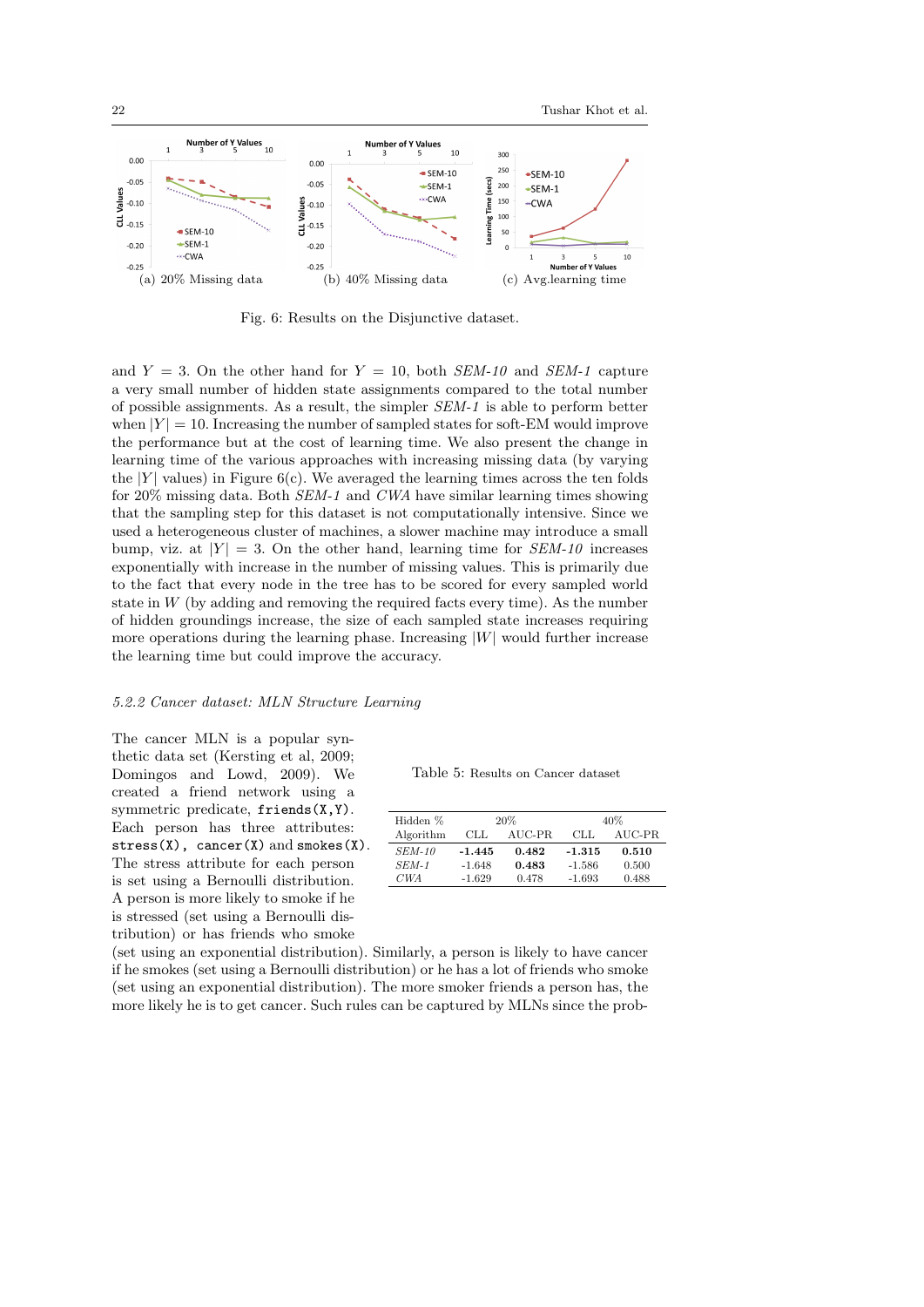abilities are proportional to the number of groundings of a clause (e.g.  $smokes(y)$ )  $\wedge friend(x, y) \rightarrow smokers(x))$ . The target predicate is cancer while smokes has some missing groundings. We trained the model on 10 generated datasets with randomly sampled hidden data and evaluated each model on other nine datasets and present the average results.

As seen in Table 5, SEM-10 mostly outperforms the other approaches both in terms of CLL and AUC-PR. For 20% missing data, there is no statistically significant difference between the two EM approaches but both methods outperform CWA. Unlike the previous domains, SEM-10 is at least as good as or better than SEM-1 in this domain. Hence for this domain, we can affirmatively answer both Q1 and Q2. Since Alchemy does not have a mechanism to handle missing data for structure learning, we ran weight learning (generative with 10000 iterations and 1e-5 threshold) on hand-written rules and learned the weights using the missing data weight learning approach of Alchemy. The AUC PR values were around 0.6. This shows that simply learning the parameters is reasonably comparable to our models that learn both the structure and parameters with hidden data.

## 5.2.3 UW-CSE dataset: RDN Structure Learning

We use the UW-CSE dataset described before in Subsection 5.1.1 to evaluate the EM approach for learning RDNs. We randomly hid groundings of the tempAdvisedby, inPhase and hasPosition predicates during training. Due to these hidden groundings and the different type of SRL model being learned, our numbers are not exactly comparable to the ones reported in Section 5.1. We performed five-fold cross-validation and present the CLL values in Table 6. We do not present the AUC PR values since the difference is not statistically significant. We also varied the amount of hidden data in our experiments ("Hidden %" in the table indicates the percentage of the groundings being hidden).

Table 6: CLL values for UW-CSE

Table 7: CLL values for IMDB

| Hidden %      | 20\%     | 40%      | Hidden %      | $10\%$   | 20%     |
|---------------|----------|----------|---------------|----------|---------|
| <i>SEM-10</i> | $-0.168$ | -0.170   | <i>SEM-10</i> | $-0.501$ | -0.551  |
| $SEM-1$       | $-0.150$ | $-0.151$ | SEM-1         | $-0.423$ | -0.467  |
| CWA           | $-0.187$ | $-0.192$ | CWA           | $-0.586$ | $-0.80$ |

In general, the EM methods perform statistically significantly (with p-value  $<$  0.05) better than the closed world assumption. Hence, we can answer  $Q1$  affirmatively in this real world domain too. It appears that in this domain, using a single sample for the hidden state has the same performance as that of using 10 samples. This is in line with most EM algorithms where using a single state (MAP) approximation generally suffices (negatively answering Q2 in this domain).

#### 5.2.4 IMDB dataset: RDN Structure Learning

We also use the IMDB dataset described before (Subsection 5.1.2) to evaluate the EM approach. We predicted the gender predicate given all the other predicates.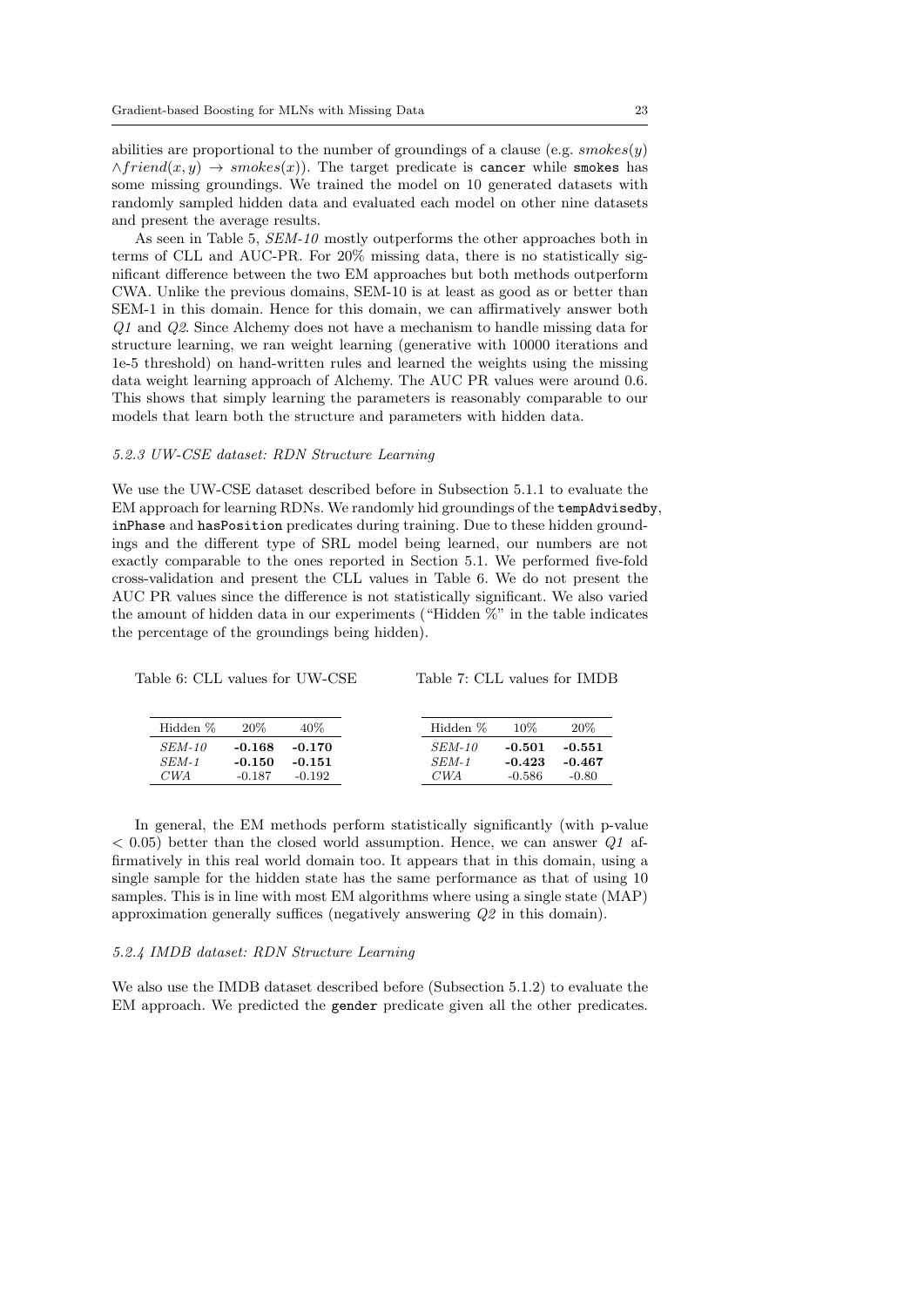| IS I             |              | $\mathbf{I}$ |  |  |
|------------------|--------------|--------------|--|--|
|                  | $ w $ $ s $  |              |  |  |
| $ \overline{s} $ | $\mathbf{1}$ | l A          |  |  |
|                  |              |              |  |  |
|                  |              |              |  |  |
|                  |              |              |  |  |

Table 8: Results for Wumpus dataset

|                                   | Hidden %      |            | $20\%$ |          | $40\%$ |
|-----------------------------------|---------------|------------|--------|----------|--------|
|                                   | Algorithm     | <b>CLL</b> | AUC-PR | CLL.     | AUC-PR |
| <b>Contract Contract Contract</b> | <i>SEM-10</i> | $-0.245$   | 0.857  | $-0.261$ | 0.853  |
|                                   | $SEM-1$       | $-0.278$   | 0.845  | $-0.283$ | 0.839  |
| mpus world. W                     | CWA           | $-0.282$   | 0.826  | $-0.270$ | 0.826  |
|                                   |               |            |        |          |        |

Fig. 7: Wui is the wumpus, S is the stench and A is the agent.

We randomly hid the groundings of actor and workedUnder predicates during learning and inference. Again due to these hidden predicates, our numbers are not comparable to the ones reported earlier. We performed five-fold cross-validation.

We present the CLL values for hiding 10% and 20% of the groundings of the two hidden predicates in Table 7. Similar to the disjunctive dataset, there is no statistically significant difference between the three methods in the AUC-PR values and hence are not reported here. In general, the EM methods perform statistically significantly (with p-value  $< 0.05$ ) better than the closed world assumption. Hence we can again affirmatively answer  $Q1$  in this domain. Between the two EM methods, using one sample is sufficient to capture the underlying distribution and hence the simpler SEM-1 has a higher CLL value than SEM-10.

#### 5.2.5 Wumpus world: Relational Imitation Learning

We also performed imitation learning in a partially observed relational domain where we created a simple version of the Wumpus task. The location of wumpus is partially observed. We used a  $5 \times 5$  grid with the wumpus placed at a random location. The wumpus is always surrounded by stench on all four sides.

Figure 7 shows one instantiation of the initial grid locations. The agent can perform 8 possible actions: 4 move actions in each direction and 4 shoot actions in each direction. The agent's task is to move to a cell such that he can fire an arrow to kill the wumpus. The dataset contains predicates for each cell such as cellAt, cellRight and cellAbove and obstacle locations such as wumpus and stench. The wumpus is not observed in all the trajectories although the stench is always observed. Trajectories were created by human users whose policy generally is to move towards the wumpus' row or column and shoot accordingly.

The EM approaches (using the trajectories where wumpus is observed) learn that wumpus is surrounded by stench and fill the missing values in other trajectories. The CWA approach (Natarajan et al, 2011) on the other hand assumes that the wumpus is not present and relies on the stench to guess the action to be performed. The results are presented in Table 8. From the results, it can be easily observed that the EM methods are superior to that of the prior work on imitation learning. Moreover,  $SEM-10$  which uses multiple samples outperforms the singlesample *SEM-1* approach. This domain clearly shows that the previous method of boosting in imitation learning is not sufficient in problems with partial observability and it is imperative to employ methods that do not assume closed-world. Similar to the Cancer domain, we can affirmatively answer Q1 and Q2.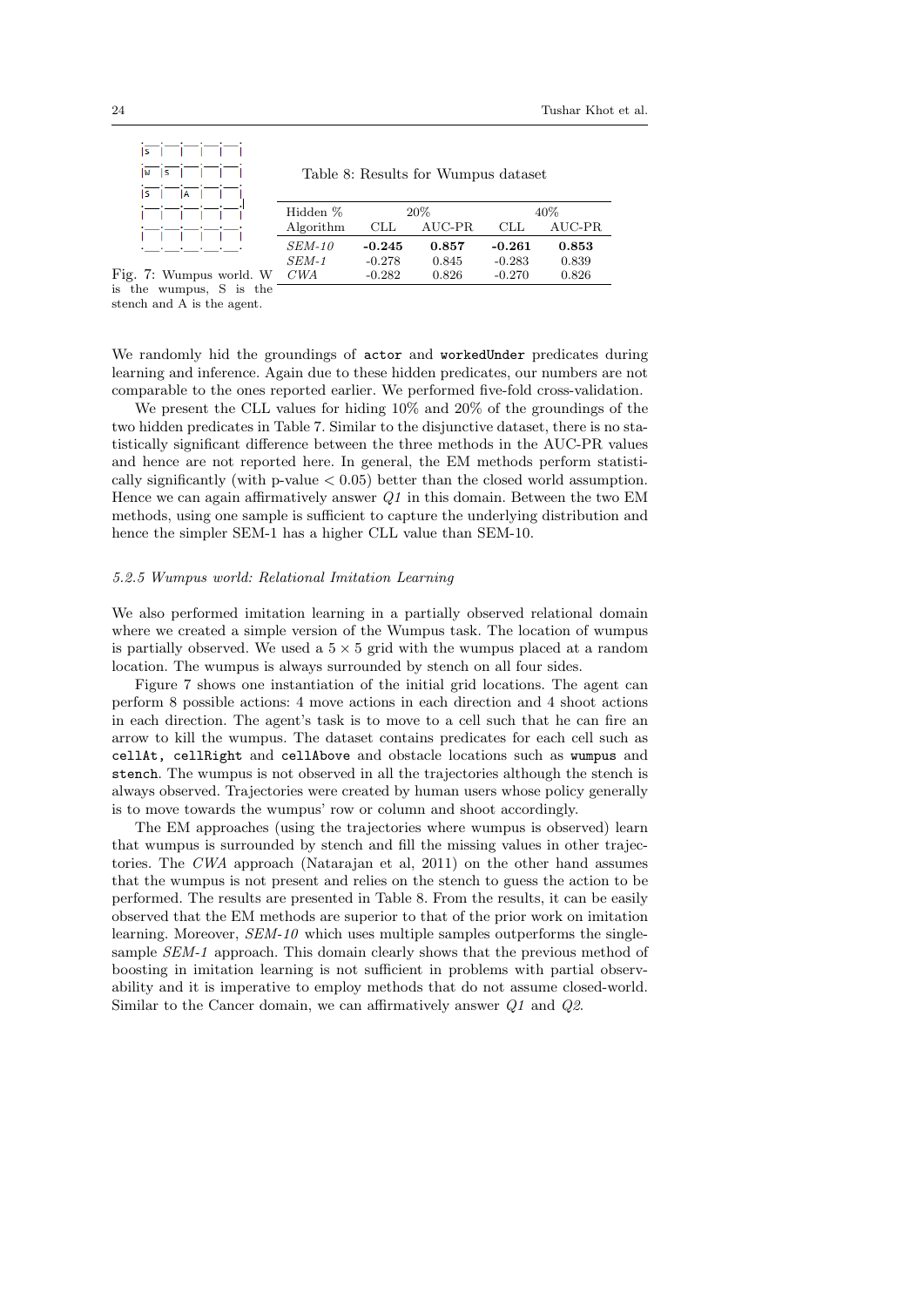In conclusion, our experiments have shown that opening the closed-world assumption definitely results in an improvement in the performance. Between the two EM approaches, we have shown empirically that for certain domains (e.g. UW, IMDB) a single sample (hard-EM) might be sufficient, whereas in certain domains (e.g. Cancer, Wumpus) multiple samples (soft-EM) are needed to capture the true distribution. Thus, both the questions can generally be answered affirmatively (where answer to Q2 depends on the domain).

But these improvements come at the cost of increased learning time where SEM-10 can be comparatively much slower than SEM-1. SEM-10 can take from 15 hrs (Wumpus) to 22 minutes (UW-CSE) where SEM-1 takes 3 minutes on both of these datasets. Comparatively the CWA approaches take 1 minute to learn the model on all of these datasets. Since the gradients are computed for every example and hidden state in SEM-10, the number of examples grow to  $n \times 10$  where n is the number of examples in CWA. Moreover we need to manipulates the facts based on every hidden state for every candidate node during tree learning.

#### 6 Discussion and Future Work

Due to the ability to write rules easily whose weights can be learned with efficent algorithms and the presence of convergent inference approaches (Singla and Domingos, 2008), MLNs are popular. But learning the structure of MLNs remains one of the hardest and challenging problems. We address this problem by using gradient-boosting with the added benefit of learning weights simultaneously. Building upon the success of pseudo-likelihood methods for MLNs, we derived tree-based and clause-based gradient boosting algorithms. We evaluated the algorithms on four standard datasets and established the superior performance of the boosting method across all the domains and all the predicates.

One future direction for the structure learning approach is to derive the functional gradients for the full likelihood instead of the pseudo-likelihood and learn the trees/clauses for jointly predicting several predicates. Another direction is to induce a simpler MLN that approximates the learned set of clauses/trees; this will ensure that the learned model is interpretable as well. Another important direction is to evaluate the scaling properties of the algorithm in large data sets.

We also addressed the challenging problem of learning SRL models in the presence of hidden data. We developed an EM-based algorithm for functional-gradient boosting. We derived the gradients for the M-step by maximizing the lower bound of the gradient and showed how to approximate the E-step. We evaluated the algorithm on three different types of relational learning problems: RDNs, MLNs and imitation learning. Our results indicate that the proposed algorithms outperform the respective algorithms that make closed-world assumptions.

Our approach to handle missing data can also be extended in various directions. Exploring alternative efficient methods for computing the gradients is one such direction. Adapting the different EM heuristics such as random restarts is another interesting direction. We could also calculate the marginal probabilities of each hidden grounding and use them as probabilistic facts to learn the trees. Our approach can handle bidirected and undirected models but extending it to an acyclic directed model is an interesting avenue for future research.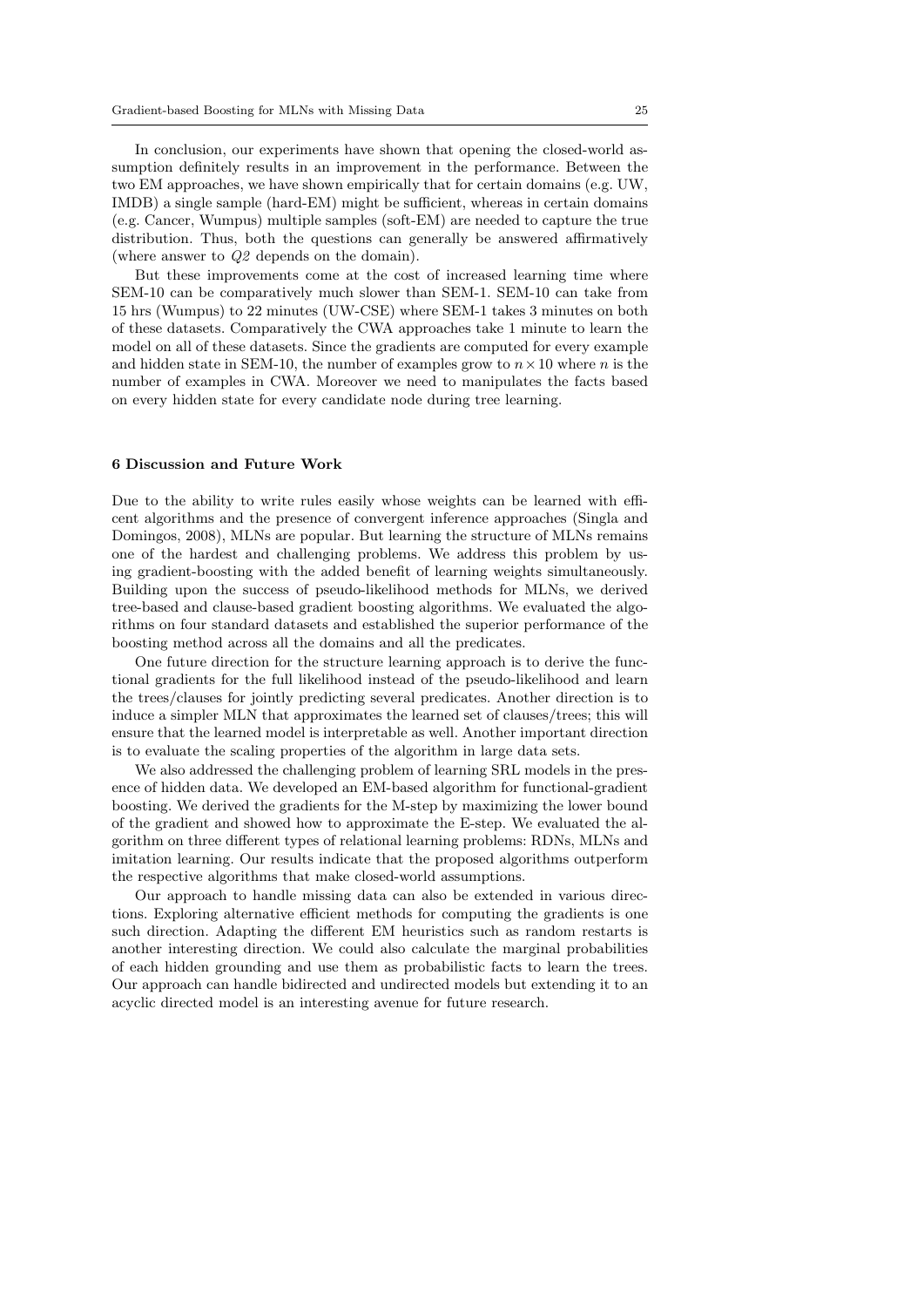Acknowledgements Tushar Khot, Sriraam Natarajan and Jude Shavlik gratefully acknowledge support of the DARPA Machine Reading Program and DEFT Program under the Air Force Research Laboratory (AFRL) prime contract no. FA8750-09-C-0181 and FA8750-13-2- 0039 respectively. Sriraam Natarajan also gratefully acknowledges the support of Army Research Office grant number W911NF-13-1-0432 under the Young Investigator Program. Any opinions, findings, and conclusion or recommendations expressed in this material are those of the authors and do not necessarily reflect the view of the DARPA, AFRL, ARO, or the US government. Kristian Kersting was supported by the Fraunhofer ATTRACT fellowship STREAM and by the European Commission under contract number FP7-248258-First-MM.

#### References

- Bellodi E, Riguzzi F (2012) Learning the structure of probabilistic logic programs. In: Inductive Logic Programming (ILP), LNCS, vol 7207
- Bellodi E, Riguzzi F (2013) Expectation maximization over binary decision diagrams for probabilistic logic programs. Intelligent Data Analysis 17(2):343–363
- Besag J (1975) Statistical Analysis of Non-Lattice Data. The Statistician 24(3):179–195
- Biba M, Ferilli S, Esposito F (2008) Structure learning of Markov logic networks through iterated local search. In: European Conference on Artificial Intelligence (ECAI)
- Blockeel H, Raedt LD (1998) Top-down induction of first-order logical decision trees. Artificial Intelligence 101:285–297
- Chan P, Stolfo S (1998) Toward scalable learning with non-uniform class and cost distributions: A case study in credit card fraud detection. In: Knowledge Discovery and Data Mining (KDD)
- Craven M, DiPasquo D, Freitag D, McCallum A, Mitchell T, Nigam K, Slattery S (1998) Learning to extract symbolic knowledge from the World Wide Web. In: Association for the Advancement of Artificial Intelligence Conference (AAAI)
- Davis J, Goadrich M (2006) The relationship between Precision-Recall and ROC curves. In: International Conference on Machine Learning (ICML)
- Dempster A, Laird N, Rubin D (1977) Maximum likelihood from incomplete data via the EM algorithm. Journal of the Royal Statistical Society B.39:1–38
- Dietterich T, Ashenfelter A, Bulatov Y (2008) Gradient tree boosting for training conditional random fields. Journal of Machine Learning Research pp 2113–2139
- Domingos P, Lowd D (2009) Markov Logic: An Interface Layer for AI. Morgan & Claypool
- Friedman J (2001) Greedy function approximation: A gradient boosting machine. Annals of Statistics pp 1189–1232
- Friedman N (1998) The Bayesian structural EM algorithm. In: Uncertainty in Artificial Intelligence (UAI)
- Getoor L, Taskar B (eds) (2007) Introduction to Statistical Relational Learning. MIT Press
- Getoor L, Friedman N, Koller D, Pfeffer A (2001) Learning probabilistic relational models. Relational Data Mining pp 307–338
- Gutmann B, Thon I, Raedt LD (2011) Learning the parameters of probabilistic logic programs from interpretations. In: European Conference on Machine Learning (ECML)
- Jaeger M (2007) Parameter learning for relational Bayesian networks. In: International Conference on Machine Learning (ICML)